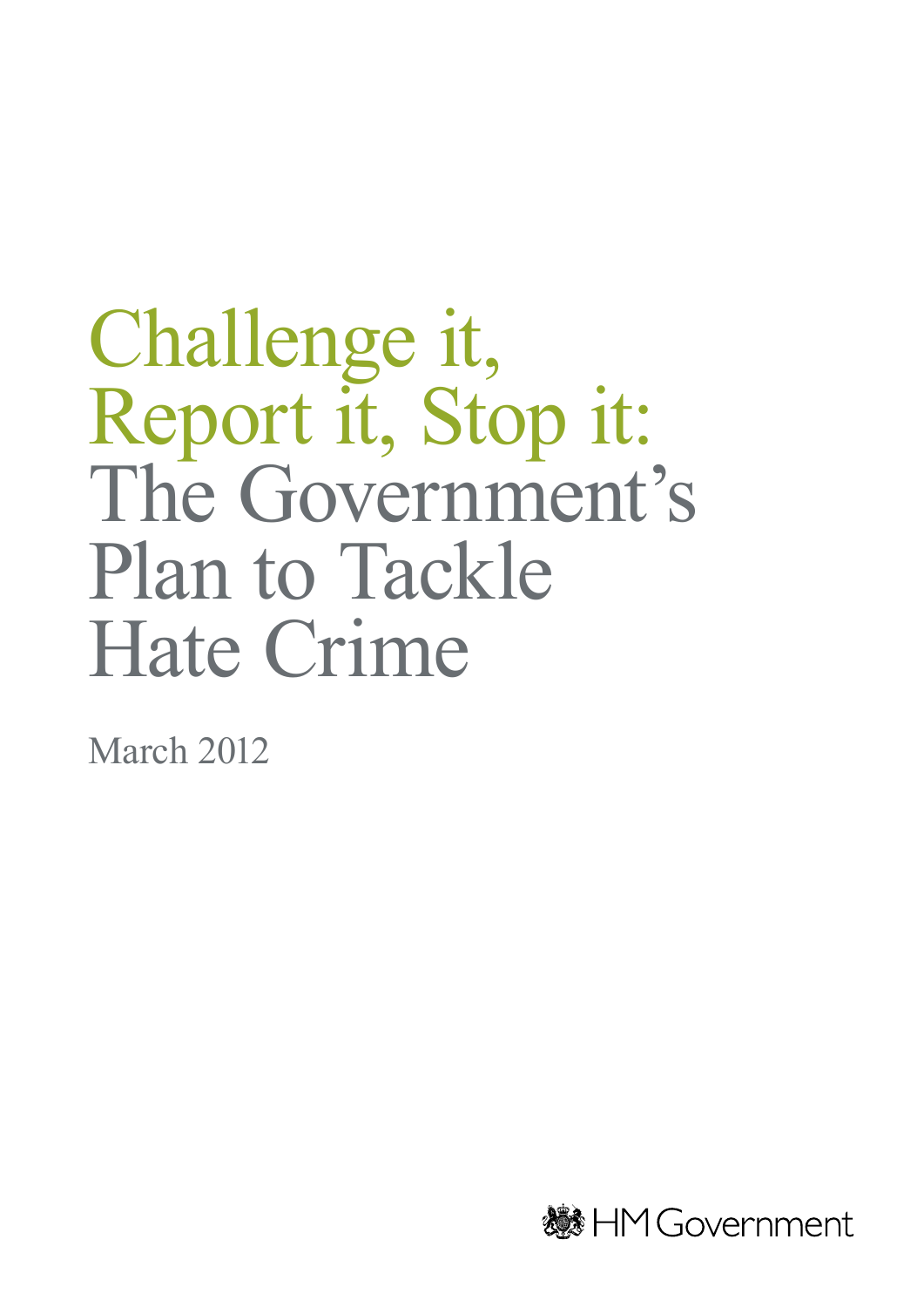### **Contents**

| 3. Increasing Reporting and Access to Support15 |
|-------------------------------------------------|
|                                                 |
| 5. Annex A: Official Sources of Evidence of     |
| 6. Annex B: Projects Funded under the Victim    |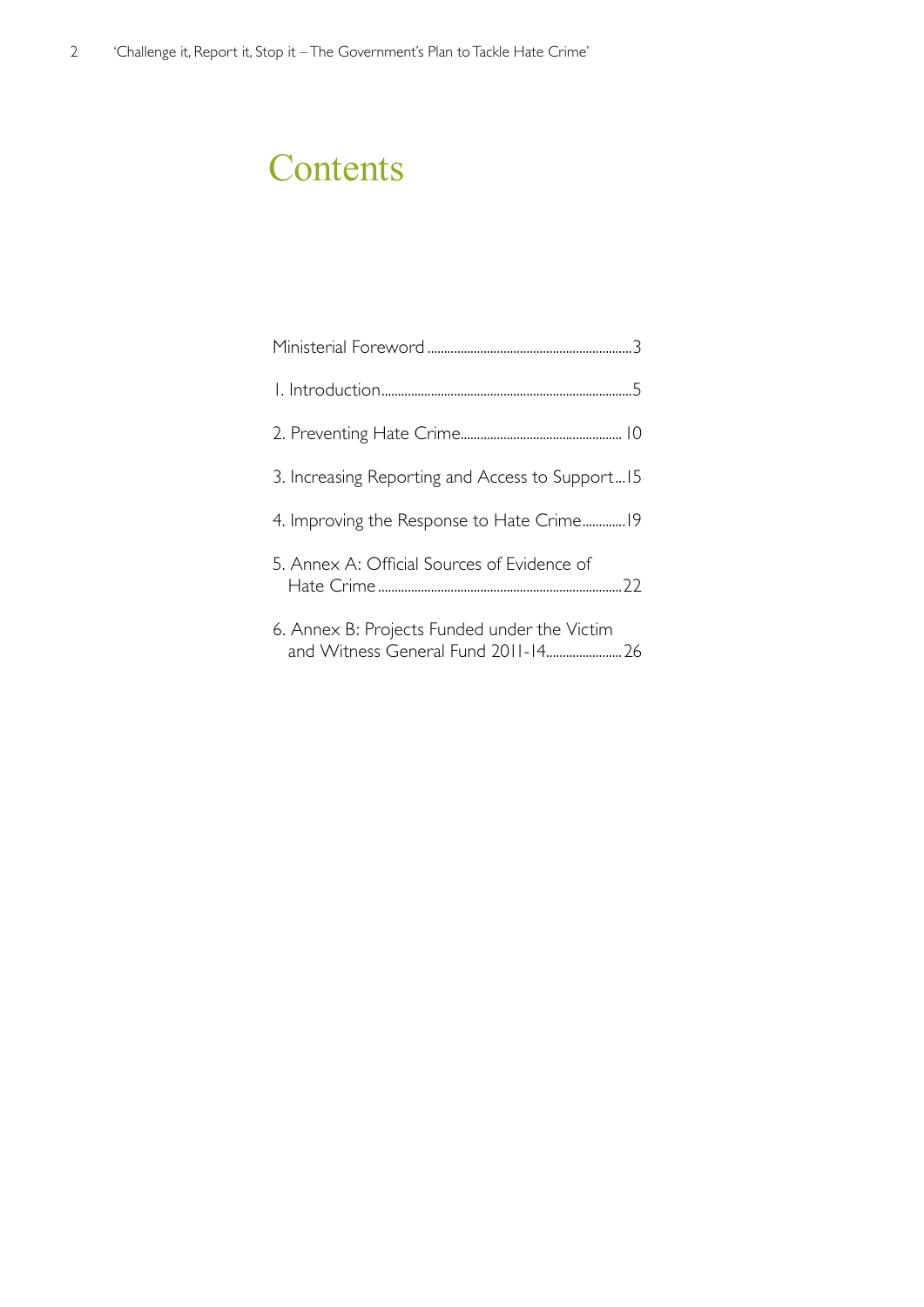### Ministerial Foreword



All crime is wrong, but that which is motivated by hatred of a particular characteristic of the victim – whether it's their race, faith, sexual orientation, gender identity, perceived disability or anything else - is particularly corrosive. Tackling hate crime matters, not just because of the devastating consequences it can have for victims and their families, but also because it can divide communities.

I believe that everyone has the right to live their life free from the fear of attack or abuse because of who they are, and we have come some way since the tragic murder of Stephen Lawrence. Britain today is more diverse than ever before, and the vast majority of us embrace this rich mix of different races, cultures, beliefs, attitudes and lifestyles. Victims of hate crime now have greater legal protection, with the courts having enhanced sentencing powers to reflect the seriousness of such offences. The police and Criminal Justice System professionals have improved their understanding and recognition of hate crimes, and we have worked with the voluntary sector to break down barriers and encourage more victims to come forward.

The Coalition's Programme for Government included a commitment to improving the recording of hate crimes, to give us a better picture of where the problems are and to help the police and others use their resources more effectively. At the same time, whilst hate crime continues to be under-reported, the most recent police figures show that more disabled, lesbian, gay, bisexual and transgender victims are coming forward.

However, there is still much more to do and no-one should think for a moment that this is a problem we have solved. Those same police figures show that there were over 48,000 hate crimes reported in 2010 in England, Wales and Northern Ireland. That is simply unacceptable in a civilised society, and while people continue to be attacked and even killed because of who they are, we owe it to them, their families and their communities to carry on the fight against hatred.

The lead for tackling hate crime must come from the local level, with professionals, the voluntary sector and communities working together to deal with local issues and priorities. Government, however, has a vital role to play in setting a national direction and supporting those locally-led efforts. This Action Plan is a blueprint for that Government role over the next three years. It brings together the work of a wide range of Departments and agencies to: prevent hate crime happening in the first place; increase reporting and victims' access to support; and improve the operational response to hate crimes.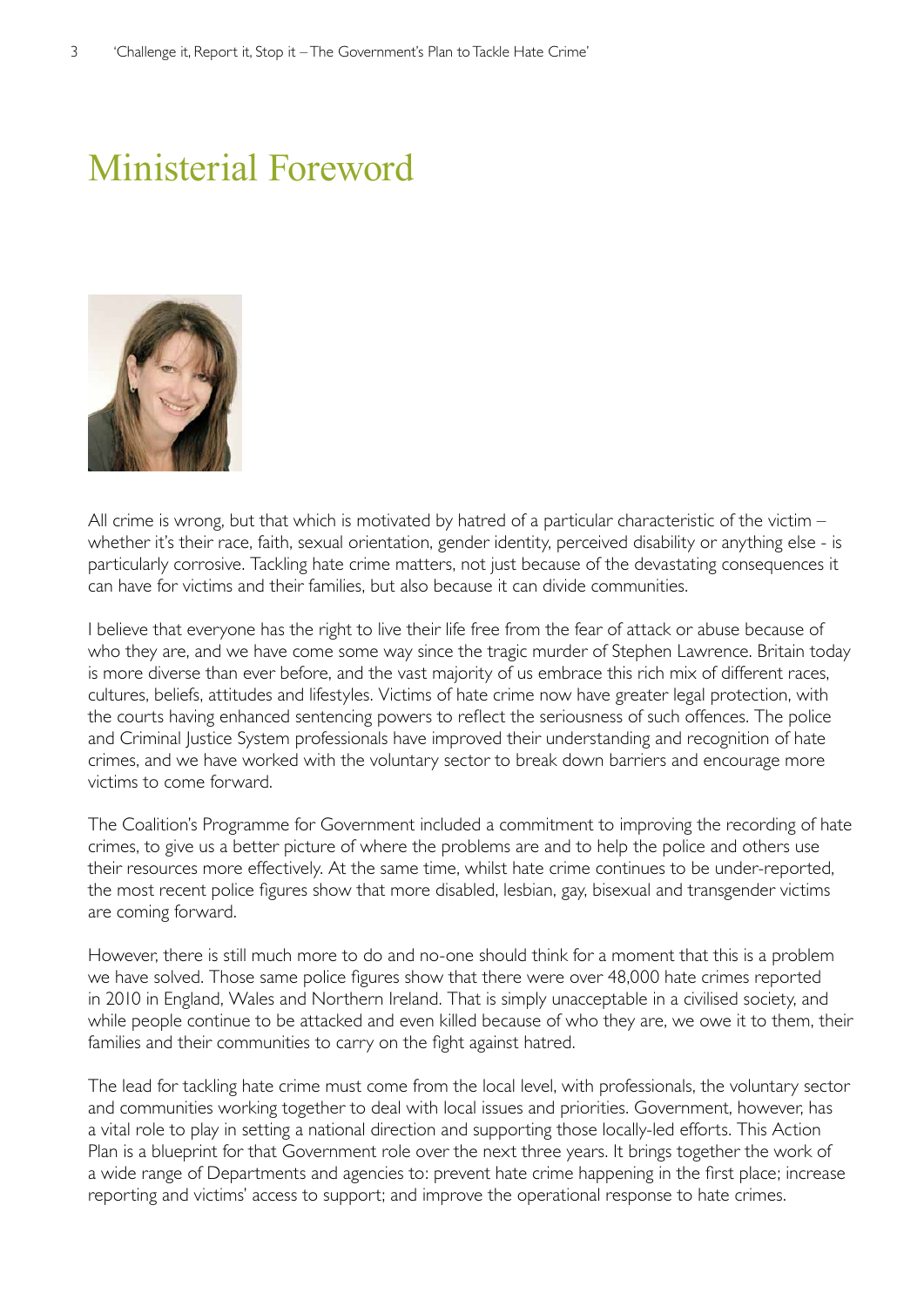There is much that we in Government can and will do to reduce hate crime and protect victims, particularly in partnership with the voluntary sector. This Action Plan makes that clear. But we will only solve this problem when each and every one of us is ready to stand up and confront the hatred that leads to particular groups being victimised. I call on everyone to take up that challenge, and together we can beat hate crime.

Lyon Litteran

Lynne Featherstone MP Minister for Equality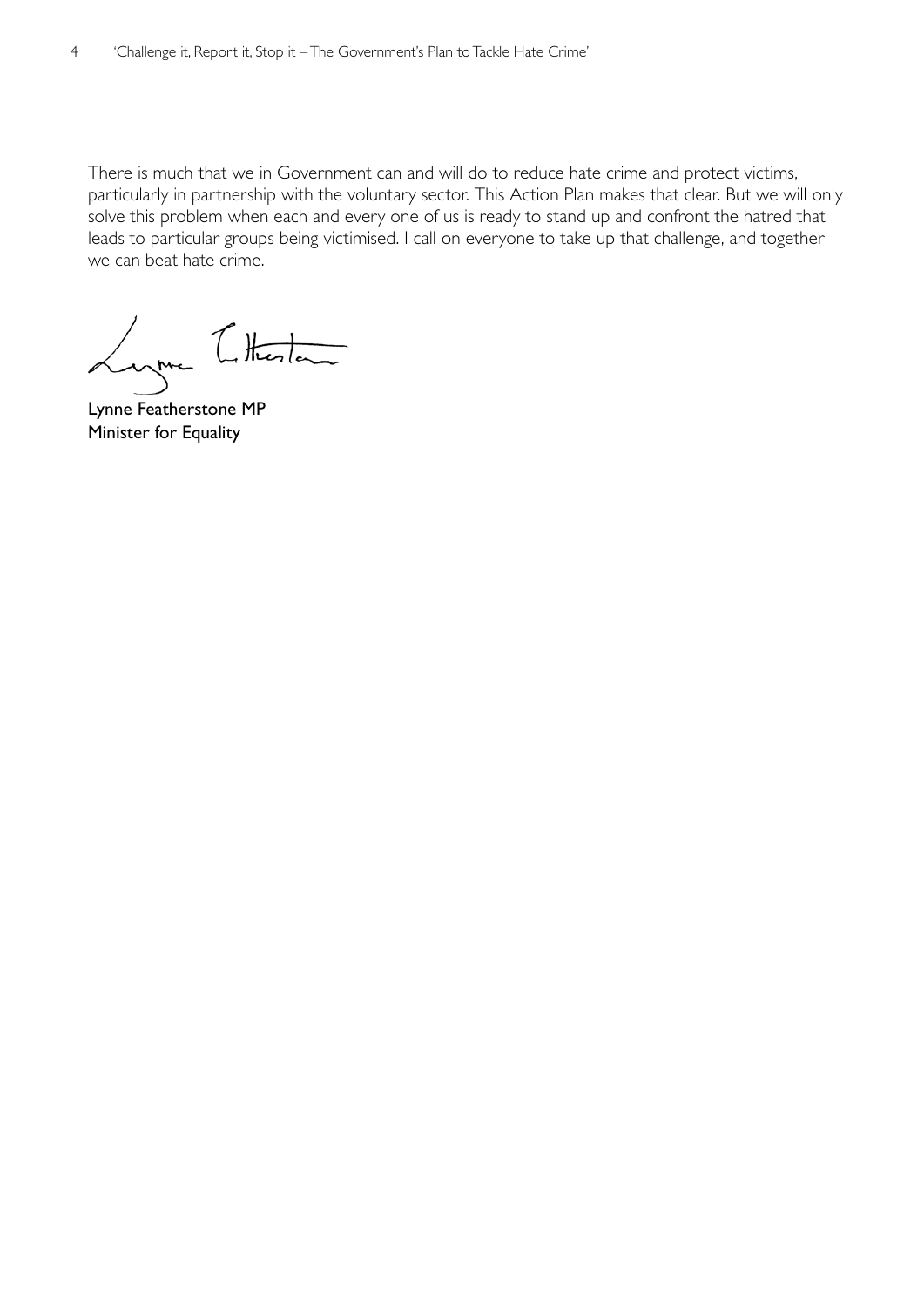## 1. Introduction

1.1 We have come a long way since the shocking murder of Stephen Lawrence in 1993. The Inquiry into his death, and the subsequent Macpherson Report, were a catalyst for change – not just in the way the police and criminal justice system deal with racially-motivated crimes, but in the recognition of hate crimes more broadly. Importantly, there is greater understanding now of the disproportionate impact hate crimes have on victims, and of the need to work across agencies and with the voluntary sector to overcome the barriers which have caused those who have previously been reluctant to come forward. The law has changed too, with the creation of new offences and courts being given enhanced sentencing powers to deal with offenders.

1.2 Government, criminal justice agencies, local authorities and voluntary sector organisations have all worked together to improve the way hate crime is dealt with, and the United Kingdom (UK) is now recognised as a world leader in terms of both legislation and the operational response. More broadly, we have seen a shift in social attitudes over the last decade. The UK has become a more vibrant, diverse place, where it is increasingly understood that it is unacceptable to display hostility and bigotry towards an individual or group.

 $1.3$  We should not mistake that progress, or the convictions for the murder of Stephen Lawrence – welcome though they are – as evidence that the problem has been solved. Far from it. The violence and intimidation directed towards faith communities by extremist groups seen at demonstrations, and the brutal killings of Ian Baynham (who was killed in a homophobic attack), Gemma Hayter (a victim of disability hate crime) and others illustrate the tragic consequences when hostility or hatred is allowed to escalate. They also highlight that there is much more that we can and should be doing to protect victims and deal with hate crime when it happens. Tackling the underlying prejudice and ignorance that drives hate crime will be key in helping us to move forward.

1.4 New challenges are emerging, and these, quite rightly help us to focus our efforts. Recent reports by MENCAP and the Equality and Human Rights Commission, for example, have highlighted the serious issues around disability hate crime. Advancing transgender equality: a plan for action, the Government's first ever transgender equality action plan, also demonstrates our commitment to reach out to a community that has previously been marginalised. Meanwhile the issue of tackling racism in football has re-emerged, stressing the importance of why we need to continue to work together to develop new approaches to address the issues facing us - we cannot afford to be complacent about tackling hate crime.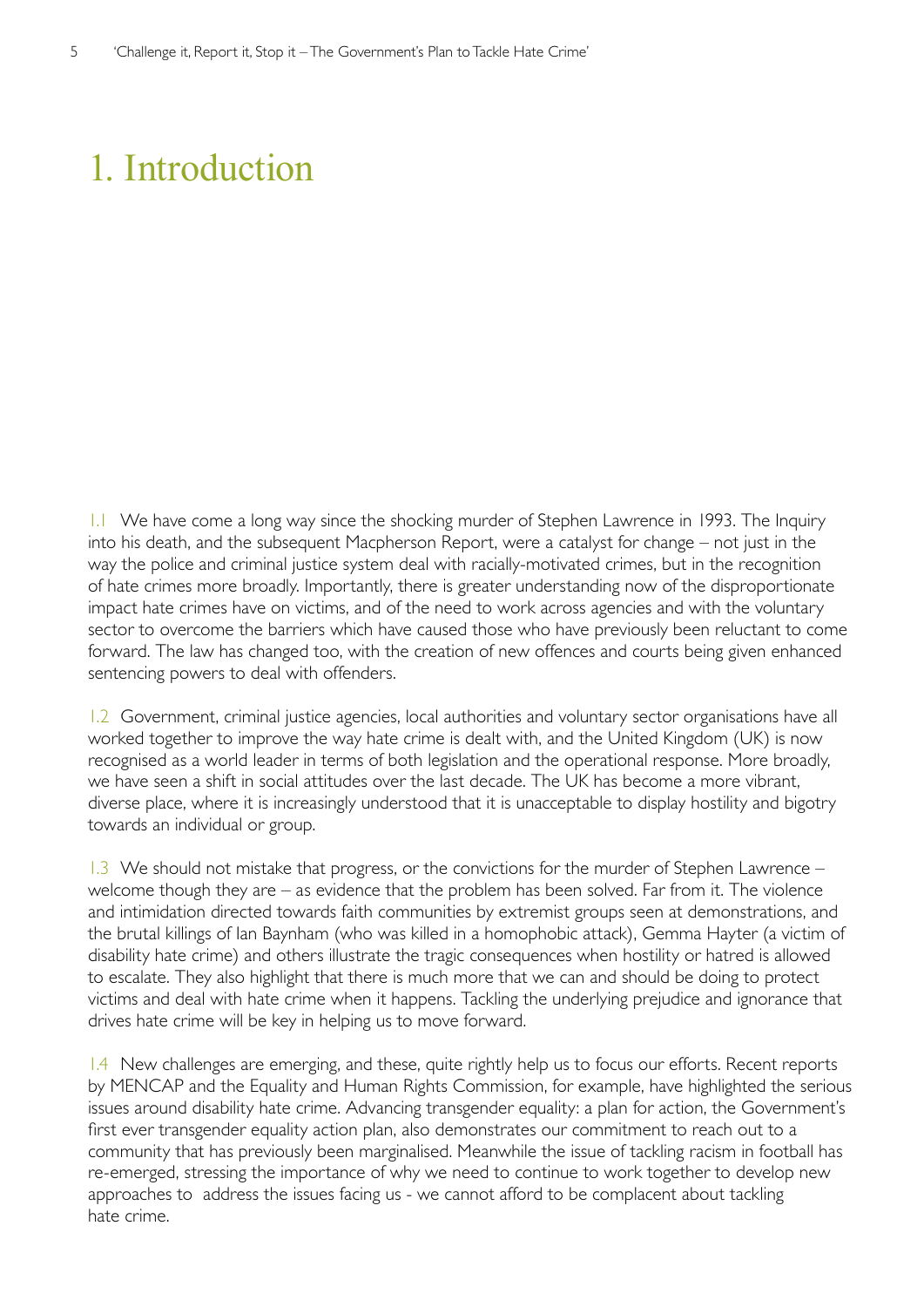1.5 This Government believes that everyone should be free to live their lives without fear of abuse or attack on the basis of who they are. All crime is wrong, but crime that is motivated by hatred of the victim is particularly corrosive. Understanding the problem is the first step, which is why the Coalition's Programme for Government includes a commitment to improve the recording of hate crimes. We are delivering on that commitment, and police information on reported hate crimes is being centrally collected and will become part of National Crime Statistics for the first time. This will help forces and their local partners allocate resources more effectively. But this Action Plan goes much further than that, setting out our programme of work for the rest of this Parliament.

1.6 Our policy approach to hate crime is based on a human rights approach. It is not, as some would claim, a sign of misguided political correctness. Protection from targeted abuse, regardless of how it manifests, is a right we all share whether we are part of the minority or majority population. We believe that it is right to focus our efforts on those who are most at risk, and to aspire to a position where we all share the same right, to live free from abuse based on our personal characteristics.

#### Hate crime – what we know

 $1.7$  Hate crime is defined as any criminal offence which is perceived, by the victim or any other person, to be motivated by a hostility or prejudice based on a personal characteristic.

1.8 Legislation to protect victims and tackle those who intend to stir up racial hatred and those who commit racially and religiously aggravated offences or engage in racist chants at designated football matches have been in place for a number of years. In recent years a number of new criminal offences have been introduced, to reflect the seriousness of hate crime, including enhanced sentencing and stirring up hatred towards other groups on the grounds of religion and sexual orientation.

1.9 In 2007, the police, Crown Prosecution Service (CPS), Prison Service (now the National Offender Management Service) and other agencies that make up the criminal justice system agreed a common definition of monitored hate crime to cover five 'strands,' in particular – disability, gender-identity, race, religion/faith and sexual orientation. Primarily, this was to ensure a consistent working definition to allow accurate recording and monitoring<sup>1</sup>. .

1.10 This does not mean that crimes motivated by hostility or hatred of other characteristics, such as gender, age or appearance cannot happen. The tragic murder of Sophie Lancaster, who was attacked simply because of her appearance, is a graphic illustration of this fact. Although crimes such as this may fall outside of the nationally monitored strands, they are nonetheless hate crimes, and they should therefore be treated as such. We have been very clear with local areas that they are free to include other strands in addition to the monitored five when developing their approach to hate crime. For example, some areas have included age or gender in their response to hate crime, to reflect the concerns of local citizens or in response to trends in local crime.

1 See ACPO [http://www.report-it.org.uk/what\\_is\\_hate\\_crime](http://www.report-it.org.uk/what_is_hate_crime) CPS http://cps.gov.uk/news/fact\_sheets/hate\_crime/index.html Hate Crime - The Cross-Government Action Plan http://webarchive.nationalarchives.gov.uk/+/http://www.homeoffice. gov.uk/documents/hate-crime-action-plan/hate-crime-action-plan2835.pdf?view=Binary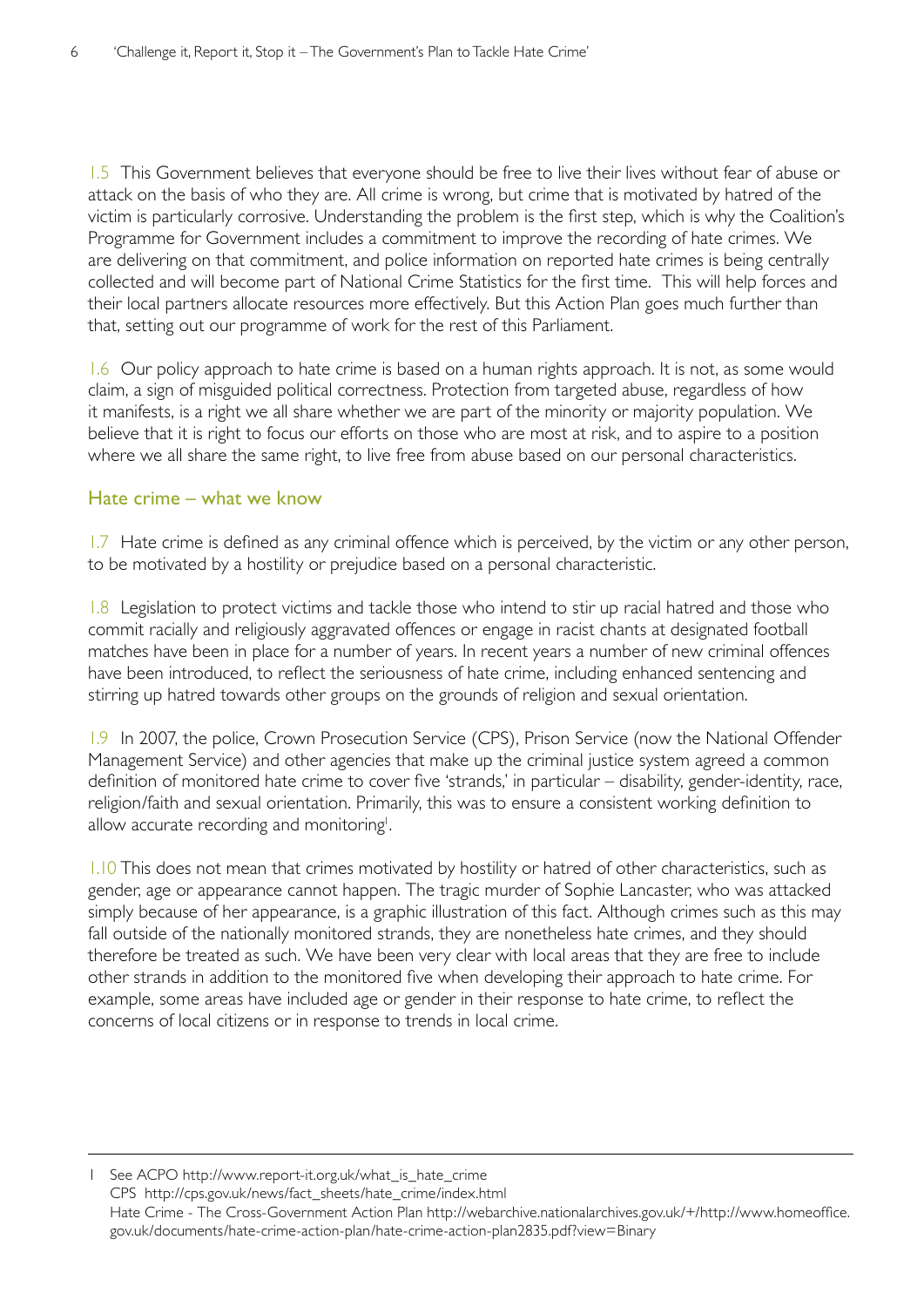1.11 Tackling hate crime matters because of the damage it causes to victims and their families, but also because of the negative impact it has on communities in relation to cohesion and integration. There is clear evidence, to show, that being targeted because of who you are has a greater impact on your wellbeing than being the victim of a 'non targeted' crime<sup>2</sup> – and this is reflected in legislation where enhanced sentencing powers are available to courts dealing with hate crime offenders. We also know that low level hate crimes can escalate quickly if not dealt with early, with victims often being targeted repeatedly. As a number of cases have shown, this escalation can have tragic consequences, if they are not challenged earlier. More widely, tackling hate crime effectively – and being seen to tackle it - can help foster strong and positive relations between different sections of the community and support community cohesion.

1.12 In 2010, 48,127 hate crimes were recorded by police forces in England, Wales and Northern Ireland<sup>3</sup>. Of these:

- 39.311 were racist crimes:
- • 4,883 were based on sexual orientation
- 2,007 were religious hate crimes;
- 1,569 targeted disabled people; and
- 357 targeted transgender people.

1.13 All the available research<sup>4</sup> and testimonies from voluntary organisations suggest that hate crime is hugely under-reported. Some victims may be reluctant to come forward, for example, for fear of attracting further abuse, for cultural reasons, or because they don't believe the authorities will take them seriously. We are particularly keen to address the more isolated sections of the community where victims are even more unlikely to report crimes. We believe that under-reporting is a significant issue among the following groups $5$ : :

- New migrant communities, including Asylum and Refugee communities;
- • Gypsy, Irish Traveller and Roma communities;

<sup>2</sup> For instance Iganski P, Hate Crimes Hurt More, 2001 and Hate Crime and the City, Policy Press, 2008, pp. 6–17, 74–86 Garcia L, McDevitt J, Gu J and Balboni J, Psychological and Behavioural Effects of Bias and Non-Bias Motivated Assault, Final Report, National Criminal Justice Reference Service, December 1999, pp. 53–55, 87 and 94–95.

<sup>3</sup> ACPO (2011) Recorded Hate Crime Data for 2010 for England, Wales and Northern Ireland [http://www.report-it.org.](http://www.report-it.org.uk/files/acpo_hate_crime_data_for_2010.pdf) [uk/files/acpo\\_hate\\_crime\\_data\\_for\\_2010.pdf](http://www.report-it.org.uk/files/acpo_hate_crime_data_for_2010.pdf)

<sup>4</sup> For instance see, Dick S, Homophobic Hate Crime: The Gay British Crime Survey 2008, Stonewall. Metropolitan Police Service, Diversity and Citizen Focus Directorate, Women's Experience of Homophobia and Transphobia: Survey Report, 2008, pp. 27–29. Southern R and James Z, Devon-wide Gypsy and Traveller Housing Needs Assessment, University of Plymouth, November 2006, p. 58. Jansson K, Black and Minority Ethnic Groups' Experiences and Perceptions of Crime, Racially Motivated Crime and the Police: Findings from the 2004/05 British Crime Survey, Home Office Online Report 25/06, pp. 23–24. Also, Disabled People's Experiences of Targeted Violence and Hostility: Research Report for the Equality and Human Rights Commission, Office for Public Management, March 2009, pp. 71–75. Disabled People's Experiences of Targeted Violence and Hostility: Research Report for the Equality and Human Rights Commission, Office for Public Management, March 2009, p. 76. For example, Getting Away With Murder, Scope, United Kingdom Disabled People's Council, Disability Now, 2008. Hidden in Plain Sight, Equality and Human Rights Commission Inquiry into Disability-Related Harassment, September 2011, pp. 141.

<sup>5</sup> For example, Whittle S, Turner Land Al-Alami M, Engendered Penalities: Transgender and Transsexual People's Experiences of Inequality and Discrimination, The Equalities Review, 2007, p. 53. Southern R and James Z, Devon-wide Gypsy and Traveller Housing Needs Assessment, University of Plymouth, November 2006, p. 58. Greenfields M, Home R, Cemlyn S et al., West of England; Gypsy Traveller Accommodation (and Other Needs) Assessment 2006– 2016, Buckinghamshire Chilterns University College, October 2007, p. 130. Living in Fear, Mencap, 2000.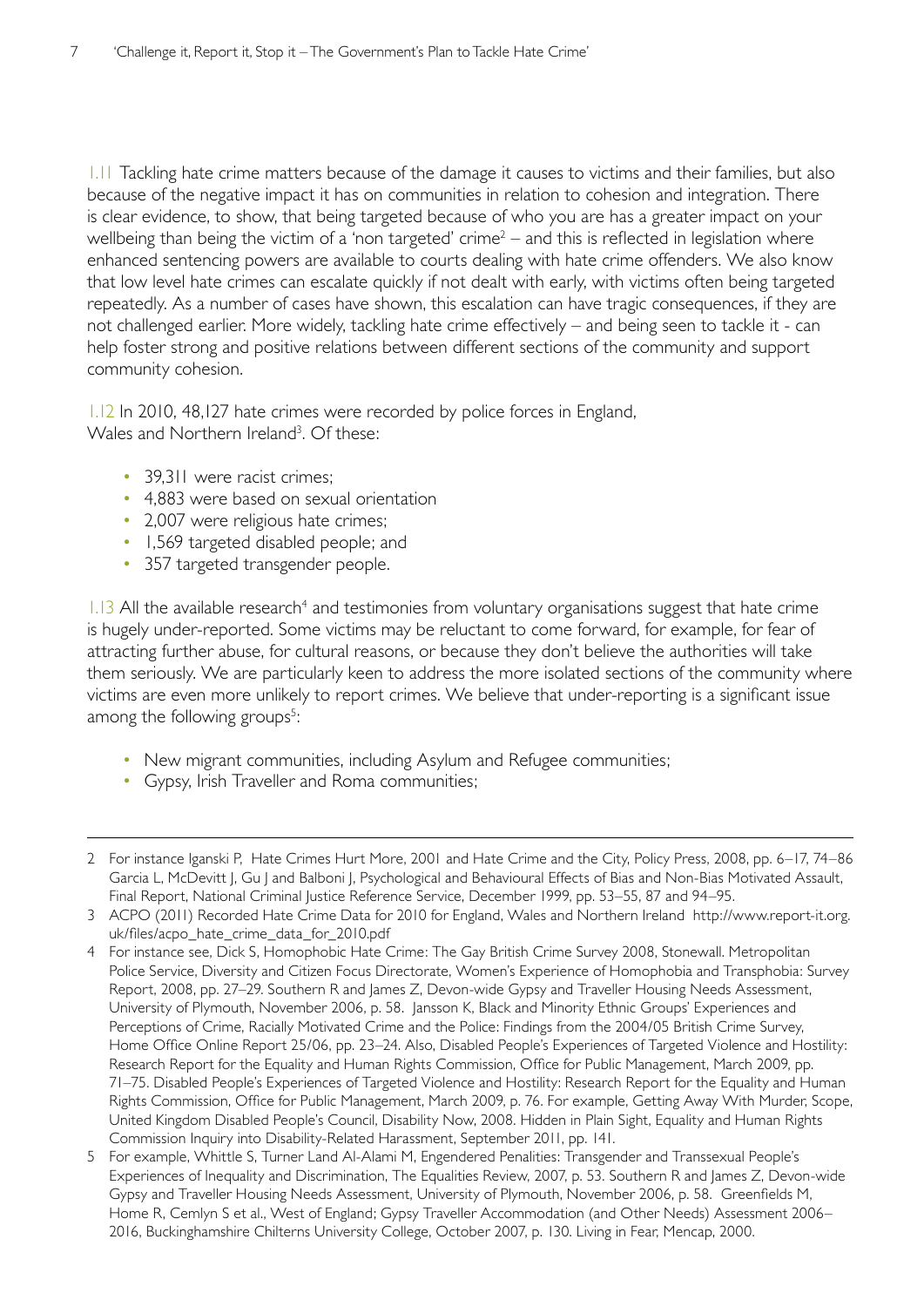- Transgender victims; and
- Disabled victims.

1.14 Research also tell us that combinations of the recognised hate crime strands and aspects of people's identities can affect the nature, prevalence and reactions to hate incidents and hate crimes. In order to tackle hate crime and both empower and support victims, these factors need to be taken into account as part of the response<sup>6</sup>. .

1.15 We also know from the recent CPS report Hate crime and crimes against older people report 2010-20117 that:

- Since 2006/07, almost 69,000 defendants were prosecuted for hate crime;
- The number of prosecutions for hate crime has also increased from 12,535 to 15,284; and
- Between 2006/07 and 20010/11, the proportion of successful convictions across all types of hate crime has increased from 76.8% to 82.8%.

This trend over time suggests that aspects of investigation and prosecution are improving as we become better at recognising and responding to hate crime across all the monitored strands.

1.16 Government agencies and voluntary sector organisations have worked together in recent years to try and break down the barriers and encourage more victims of hate crime to report it, so that local areas can target their work more effectively and better protect victims. The latest police figures show that reports of hate crimes against disabled, lesbian, gay and bisexual and transgender people have increased, which is encouraging and suggests some improvement. The focus on addressing underreporting will remain at the heart of our approach. However, our long term goal is clearly to see evidence of a reduction in the actual incidence of hate crime.

### Our new approach

1.17 The Government has set out a new approach to cutting crime, based on freeing professionals from top-down micro-management and performance targets, and making the police democratically accountable to the communities they serve. Elected Police and Crime Commissioners, street-level crime maps and regular beat meetings will all focus police forces on the issues that matter to local people. This means local areas will be free to develop hate crime strategies that reflect local needs, rather than the concerns of those across Whitehall.

1.18 In that new landscape, the Government's role is to focus on doing the things that only Government can do, rather than telling professionals how to do their jobs. That means: setting a strategic direction; making information available; sharing new ideas and examples of what works; and, where necessary, passing legislation.

1.19 The time is therefore right for a new Action Plan on hate crime, setting out what we intend to do over the remainder of this Parliament, working across Government departments, with local agencies

<sup>6</sup> For example, Dick S, Homophobic Hate Crime: The Gay British Crime Survey 2008, p. 7. Iganski P, Kielinger Vand Paterson S, Hate Crimes Against London's Jews: An Analysis of Incidents Recorded by the Metropolitan Police Service 2001–2004, Metropolitan Police Service and Institute for Jewish Policy Research, July 2005, pp. 3. Disabled People's Experiences of Targeted Violence and Hostility: Research Report for the Equality and Human Rights Commission, Office for Public Management, March 2009, p. 33.

<sup>7</sup> Available at:[http://www.cps.gov.uk/publications/docs/cps\\_hate\\_crime\\_report\\_2011.pdf](http://www.cps.gov.uk/publications/docs/cps_hate_crime_report_2011.pdf)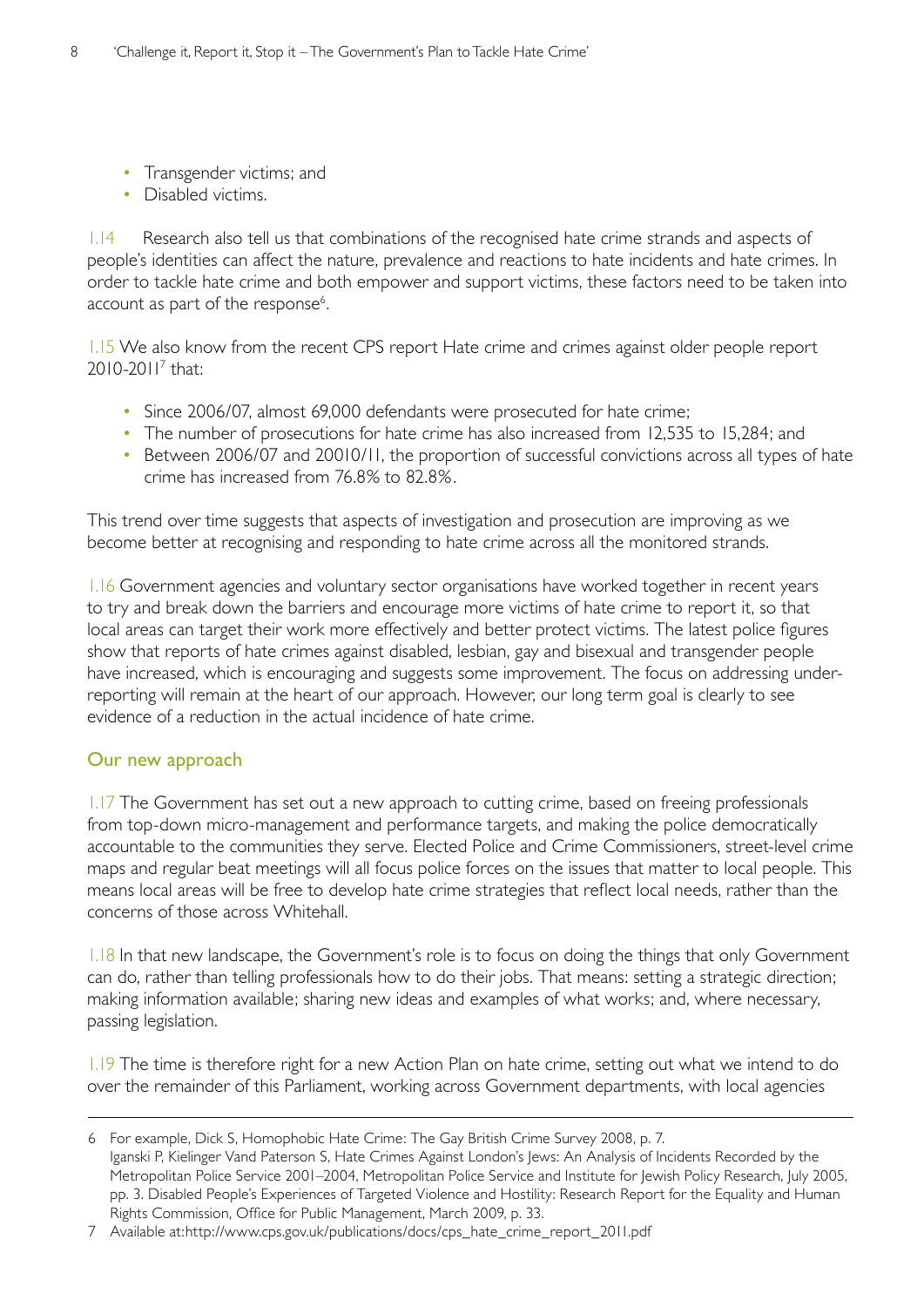and voluntary sector organisations, and also with the Government's Independent Advisory Group on Hate Crime. The Plan is based on three core principles, which we believe are necessary to reach our long-term goal. We will focus on:

- Preventing hate crime by challenging the attitudes that underpin it, and early intervention to prevent it escalating;
- Increasing reporting and access to support by building victim confidence and supporting local partnerships; and
- Improving the operational response to hate crimes by better identifying and managing cases, and dealing effectively with offenders.

1.20 Many of the issues dealt with in this Action Plan are devolved to the Welsh Government. These include Health and Social Care, Education, Local Government and the work of Voluntary Organisations. To these ends, in its Programme for Government 2011-2016<sup>8</sup>, the Welsh Government has published its commitment to tackle hate crime and this is being taken forward by a Framework for Action, led by the Welsh Minister for Finance and the Leader of the House<sup>9</sup>. It has also published 'Travelling to a Better Future' Gypsy and Traveller Framework for Action and Delivery Plan, which includes work to raise awareness of hate crime and improve engagement within Gypsy and Traveller communities<sup>10</sup>. To ensure the full delivery of the Action Plan, we will work with the Welsh Government on the areas contained within the document that are not devolved.

1.21 We also believe that the hard lessons the United Kingdom has learnt – and is still learning - since the murder of Stephen Lawrence give us a responsibility to share our experience with other countries. We will therefore continue to push for action on hate crime at the international level, through a range of organisations, including the United Nations, the European Union and the Organisation for Security and Co-operation in Europe. International bodies such as these also present us with avenues to find solutions to some of the global challenges we now face in tackling hate crime over the internet.

1.22 The following chapters set out the key actions that will support those principles over the next three years. This programme of work will be overseen by the Inter-Ministerial Group on Equalities, which is chaired by the Home Secretary and delivered through the Hate Crime Strategy Board, a crossdepartmental officials group.

1.23 We will review this Action Plan annually in order to assess progress on the delivery of the actions and to allow us to respond to new and emerging issues. We will also continue to work closely with the Government's Independent Advisory Group on Hate Crime, which includes victims of hate crime and voluntary sector partners.

<sup>8</sup> http://wales.gov.uk/docs/strategies/110929fullen.pdf9

<sup>9</sup> For example, the draft equality objective http://wales.gov.uk/topics/equality/equalityactatwork/?lang=en

<sup>10</sup> http://wales.gov.uk/docs/dsjlg/publications/equality/110928gypsytravelleren.pdf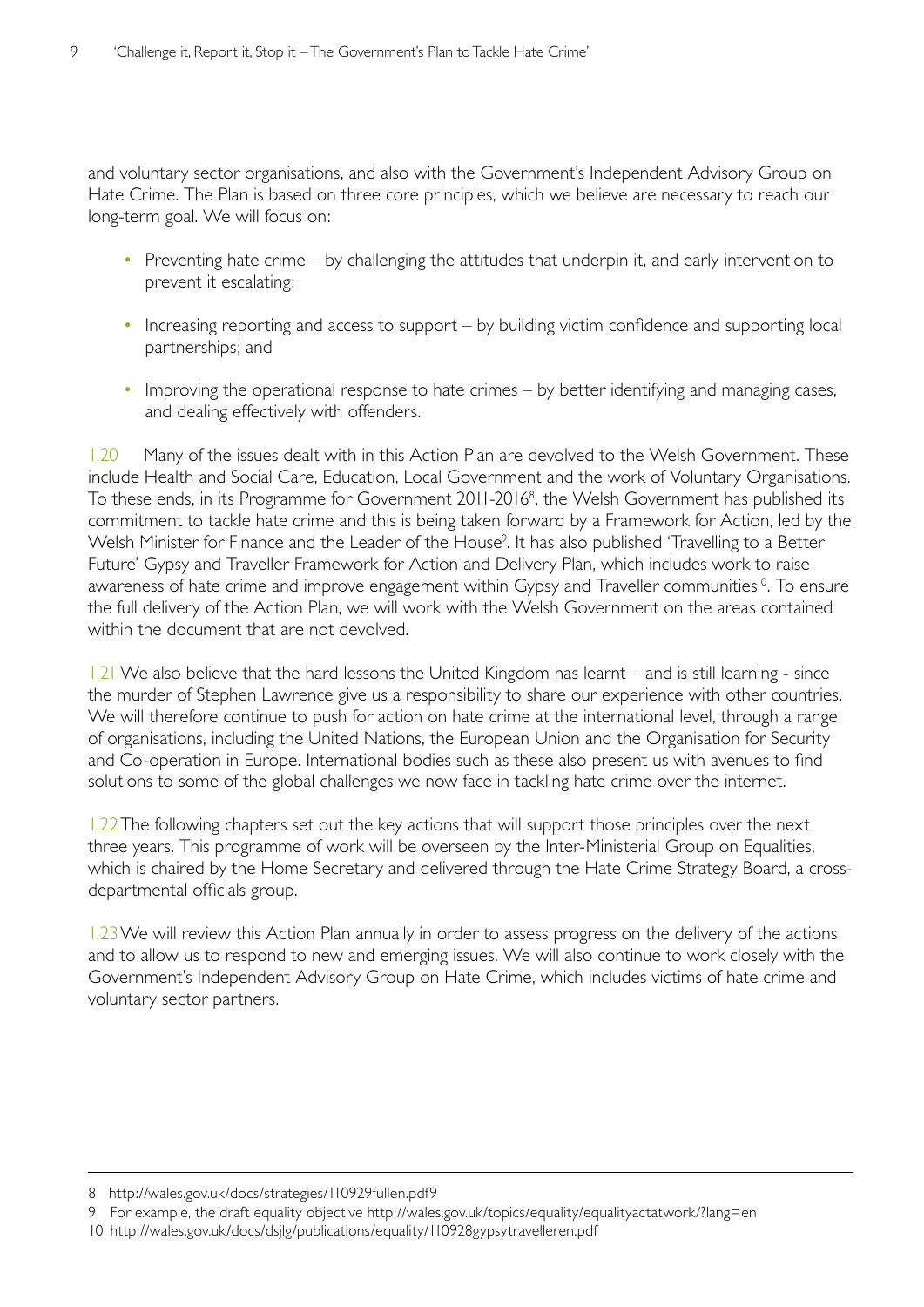# 2. Preventing Hate Crime

We will work to prevent hate crime happening in the first place by challenging the attitudes and behaviours that foster hatred, and encouraging early intervention to reduce the risk of incidents escalating.

2.1 Britain is more diverse than ever, with a rich mix of different races, cultures, beliefs, attitudes and lifestyles. In most parts of our society, this has led to greater understanding and a celebration of the different contributions individuals and groups make to our way of life. Stereotypes and bigotry that were commonplace a generation ago are now widely rejected across most groups.

2.2 Whilst we have come a long way, hatred and prejudice still exist. The recent figures of reported hate crime published by the police are a clear illustration of this fact. In some cases, old targets have been replaced by new ones, and there are still far too many victims of hate crime, many of whom are either too afraid to come forward, or have no faith that the authorities will take them seriously.

2.3 Everyone should be free to live their lives without fear of abuse or attack on the basis of who they are, what they believe or how they look. There are five 'strands' of hate crime that we monitor centrally – disability, gender-identity, race, religion or belief (or non-belief) and sexual orientation. However, the principle applies more widely – hate based on age, gender, or appearance, for example, should be equally condemned. It is vital that professionals dealing with cases apply the learning from monitored hate crime, when such problems exist locally. Suitable responses will recognise the need to reduce the risk of escalation, reassure broader communities, as well as supporting victims and bringing offenders to justice.

2.4 The Government is committed to reducing the harm caused by hate crime. Encouraging victims to come forward, and ensuring that agencies respond effectively when they do, are important elements of that effort. But in the long-term, the solution lies in stopping hate crimes happening in the first place - by challenging and changing the attitudes and behaviours that lead to hatred, and intervening early to stop tensions or incidents escalating.

2.5 A lack of understanding, reinforcement of negative stereotypes and fear of the unknown can all contribute to prejudice. Children and young people in particular learn their behaviours and form their views from their peers and the adults around them. In that context, we need to stand up and challenge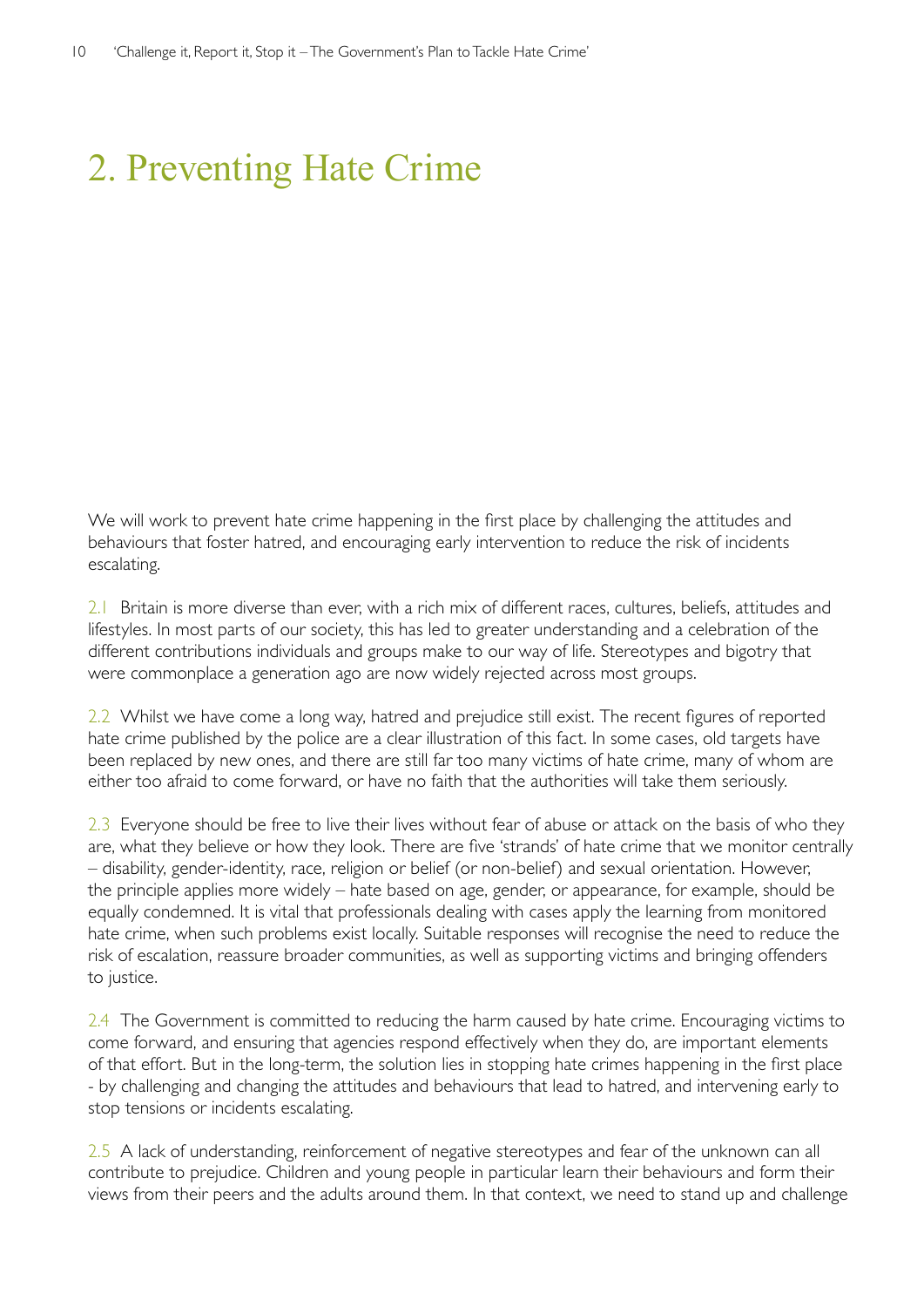discrimination and bigotry, to send a clear message that we do not tolerate such views or behaviour before they have a chance to take root. By staying silent we not only risk being seen to condone such views, we also risk leaving those who are victims isolated.

2.6 We all have a personal responsibility to challenge prejudice and hate, but the Government and its agencies should lead by example – including by taking opportunities to celebrate diversity and to highlight the positive contribution that everyone can and do make to our society.

2.7 We will also work actively to promote early intervention, as a key part of a preventative approach that looks to resolve issues and tensions early before they can manifest themselves in the form of hate crime.

2.8 We will challenge the attitudes that condone acts of hate crime and ensure that we act early when incidents are reported to prevent escalation by:

| <b>Challenging Attitudes</b>                                                                                                                                                                       |                                                                                                    |                                                                                                                                                                                                                                 |  |
|----------------------------------------------------------------------------------------------------------------------------------------------------------------------------------------------------|----------------------------------------------------------------------------------------------------|---------------------------------------------------------------------------------------------------------------------------------------------------------------------------------------------------------------------------------|--|
| <b>Action</b>                                                                                                                                                                                      | Lead                                                                                               | <b>Timing</b>                                                                                                                                                                                                                   |  |
| I. Develop a better understanding of hate crime by<br>improving our evidence base, including by publishing<br>analysis of data on hate crime victimisation from the<br><b>British Crime Survey</b> | <b>Cross-Government Hate</b><br>Crime Programme <sup>11</sup>                                      | Ongoing<br>March 2012 - British Crime<br>Survey data on hate crime<br>to be published<br>Spring 2012 - Hold Seminar<br>with academics and key<br>stakeholders and consider<br>evidence and research on<br>disability hate crime |  |
| 2. Through welfare reforms strengthen the integrity<br>of the benefit system to reduce the negative media<br>portrayal of disability issues.                                                       | Department for Work and<br>Pensions                                                                | Ongoing                                                                                                                                                                                                                         |  |
| 3. Working together with Disabled People's<br>Organisations and supporting organisations such as,<br>the Press Complaints Commission to address negative<br>media stereotypes of disabled people   | Department for Work<br>and Pensions - Office for<br>Disability Issues,                             | Ongoing                                                                                                                                                                                                                         |  |
| 4. Continue to support the work of the Anne Frank<br>Trust UK to challenge stereotyping and intolerance,<br>including anti-semitism which can lead to hate crime/<br>incidents                     | Department for<br><b>Communities and Local</b><br>Government <sup>12</sup>                         | <b>Ongoing Until March 2013</b>                                                                                                                                                                                                 |  |
| 5. Work through voluntary sector partners to make<br>available to schools resources to help them tackle all<br>forms of bullying, particularly bullying motivated by<br>prejudice                  | <b>ACPO</b><br>Department for Education <sup>13</sup><br><b>Voluntary Sector</b><br>Organisations, | <b>March 2013</b>                                                                                                                                                                                                               |  |

<sup>11</sup> Cross-Government Hate Crime Programme includes: all relevant Government Departments, criminal justice agencies, including the Police, Crown Prosecution Service and National Offender Management Service, and the Independent Advisory Group on Hate Crime.

- 12 All Department for Communities and Local Government actions apply to England only.
- 13 All Department for Education actions apply to England only.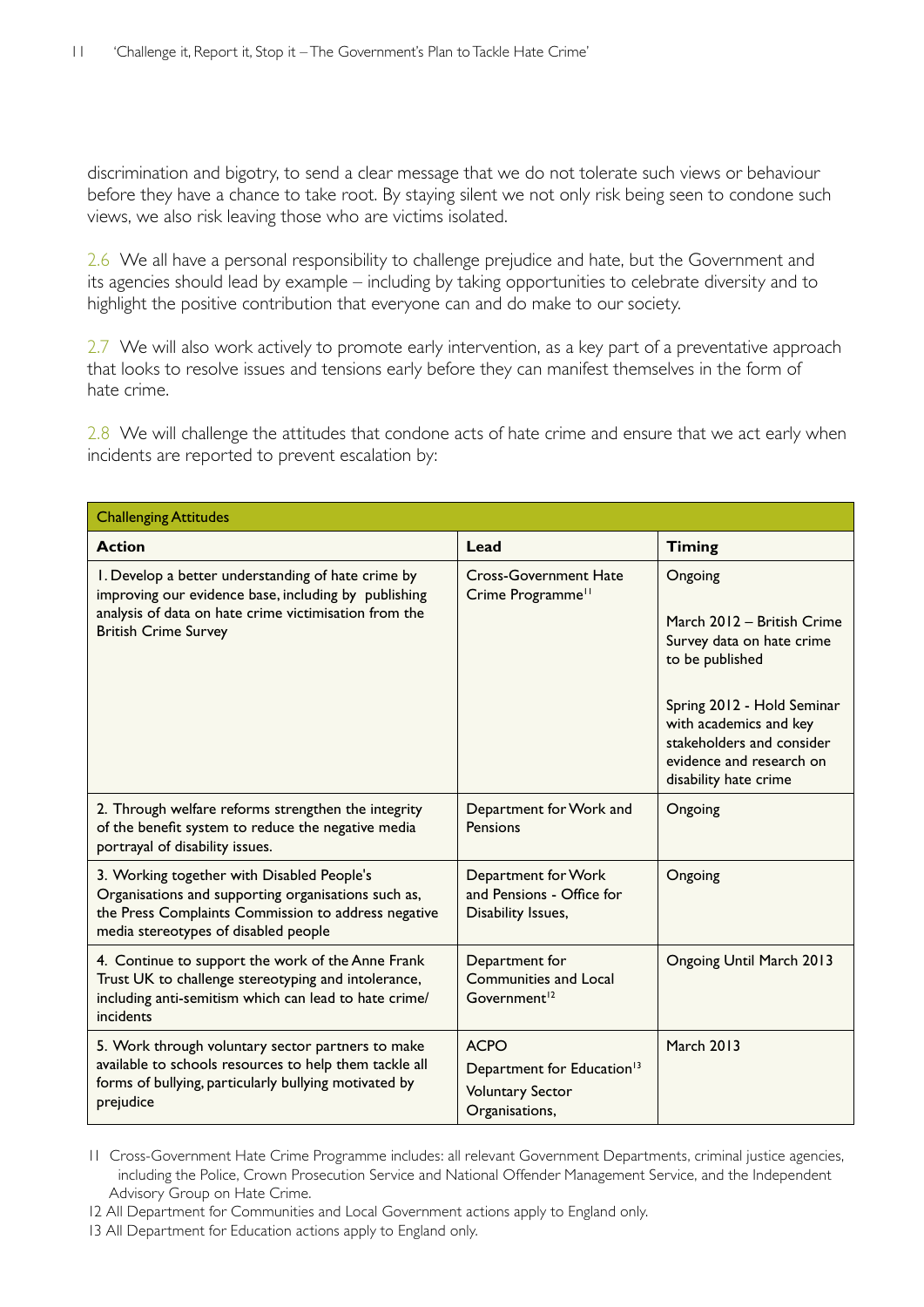| <b>Challenging Attitudes</b>                                                                                                                                                                                                                                                                                                                                       |                                                                                                                            |                                        |
|--------------------------------------------------------------------------------------------------------------------------------------------------------------------------------------------------------------------------------------------------------------------------------------------------------------------------------------------------------------------|----------------------------------------------------------------------------------------------------------------------------|----------------------------------------|
| <b>Action</b>                                                                                                                                                                                                                                                                                                                                                      | Lead                                                                                                                       | <b>Timing</b>                          |
| 6. Keep under review Government anti-bullying advice<br>to schools which summarises the legal obligations and<br>powers schools have; outlines the general principles<br>schools can use to prevent and respond to bullying,<br>particularly prejudiced based bullying                                                                                             | Department for Education                                                                                                   | Ongoing                                |
| 7. Support the Jewish Museum to roll out a pilot<br>programme to secondary schools to raise awareness<br>and understanding of Jewish Faith and tackle 'casual'<br>anti-semitism in schools.                                                                                                                                                                        | <b>Department for Communities</b><br>and Local Government                                                                  | From April 2012                        |
| 8. Support Show Racism the Red Card to run<br>educational workshops across England that will:<br>• provide safe spaces for young people to learn about<br>the dangers of associating with the English Defence<br>League (EDL);<br>• help young people to think critically about the issues;<br>and<br>• empower them to refute and challenge anti-Muslim<br>hatred | Department for Communities<br>and Local Government <sup>14</sup>                                                           | From April 2012                        |
| 9. Support the Searchlight Educational Trust who will<br>establish community newsletters which will:<br>• counter the EDL's divisive narrative;<br>• promote positive shared local identities; and<br>• provide space for faith, community and voluntary<br>organisations to advertise and encourage<br>participation                                              | Department for Communities<br>and Local Government                                                                         | From April 2012                        |
| 10. Tackle alcohol as a contributing factor of violence,<br>including violence resulting from hate crime, through<br>the Government's new alcohol strategy, which will focus<br>on changing public behaviour                                                                                                                                                       | <b>Cross-Government Strategy</b><br>being led by the Department<br>of Health <sup>14</sup> and the Home<br>Office          | <b>Publish Strategy</b><br>Spring 2012 |
| 11. Use the 2012 Olympic and Paralympic Games<br>to change perceptions of disabled people through<br>increased awareness, positive images and media<br>coverage of the Paralympic Games                                                                                                                                                                            | Department for Work and<br>Pensions - Office for Disability<br>Issues,<br><b>Department for Culture</b><br>Media and Sport | September 2012                         |
| 12. Develop and publish a new cross government<br>Disability Strategy with disabled people, one of the<br>principles of which will be changing attitudes and<br>behaviour, including action that will be taken                                                                                                                                                     | Department for Work and<br>Pensions - Office for Disability<br><b>Issues</b>                                               | Spring 2012                            |
| 13. Work with National Governing Bodies to tackle<br>homophobia and transphobia in sport                                                                                                                                                                                                                                                                           | Government Equalities Office,<br>Department for Culture<br>Media and Sport                                                 | February 2013                          |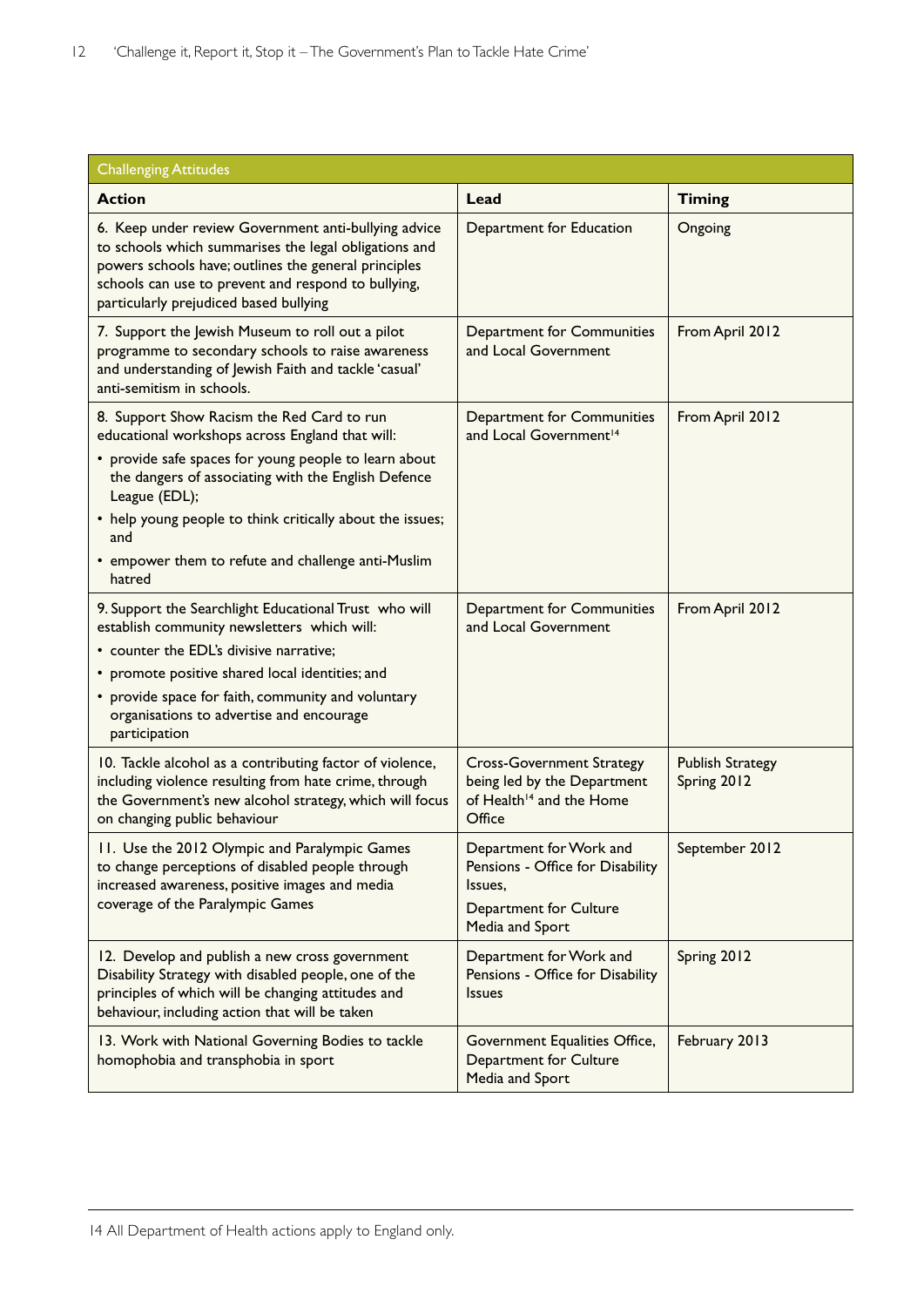| <b>Challenging Attitudes</b>                                                                                                                                                                                                                       |                                                    |                                             |  |
|----------------------------------------------------------------------------------------------------------------------------------------------------------------------------------------------------------------------------------------------------|----------------------------------------------------|---------------------------------------------|--|
| <b>Action</b>                                                                                                                                                                                                                                      | Lead                                               | <b>Timing</b>                               |  |
| 14. Identify further opportunities to develop a<br>programme of work with partners to tackle hate<br>crime in sport, focusing on awareness raising, effective<br>reporting, and responding to incidents of hate crime<br>within professional sport | <b>Cross- Government Hate</b><br>Crime Programme   | Ongoing $-$ to be reviewed<br>in March 2013 |  |
| 15. Work with the Society of Editors to develop good<br>practice guidance on prejudice and hate speech for<br>moderators of online newspaper content                                                                                               | Department for Communities<br>and Local Government | December 2012                               |  |
| 16. Support the work of the European Institute for<br>the Study of Contemporary Anti-semitism to identify<br>examples of anti-semitic comment in user-generated<br>content in on-line publications                                                 | Department for Communities<br>and Local Government | From April 2012                             |  |

| Early Intervention                                                                                                                                                                                                                                  |                                                                                              |                                                                          |
|-----------------------------------------------------------------------------------------------------------------------------------------------------------------------------------------------------------------------------------------------------|----------------------------------------------------------------------------------------------|--------------------------------------------------------------------------|
| <b>Action</b>                                                                                                                                                                                                                                       | Lead                                                                                         | <b>Timing</b>                                                            |
| 17. Put Safeguarding Adults Boards on a statutory<br>footing, to increase the awareness, detection and<br>prevention of abuse and exploitation of adults in<br>vulnerable circumstances                                                             | Department of Health                                                                         | By Winter 2012                                                           |
| 18. Publish a Government response to reviews of the<br>Winterbourne View case, which will set out measures<br>to improve the protection of people with learning<br>difficulties in care and ensure the system responds<br>quicker to possible abuse | Department of Health                                                                         | By Summer 2012                                                           |
| 19. Develop a programme of work to tackle hate crime<br>on the internet (including working with industry, the<br>police, courts, EU institutions and other international<br>organisations)                                                          | <b>Cross- Government Hate</b><br>Crime Programme                                             | Ongoing<br>Spring 2012 - establish<br>a sub-group of key<br>stakeholders |
| 20. Develop a range of information resources for<br>use by local partnerships/professionals to encourage<br>positive relationships with communities. Distribute<br>these through the True Vision website                                            | <b>Cross-Government Hate</b><br>Crime Programme,<br><b>Voluntary Sector</b><br>Organisations | Ongoing<br>Review materials in<br><b>March 2013</b>                      |
| 21. Continue to support the work of the cross-<br>Government working group on anti-semitism, with a<br>particular focus on:<br>• Anti-semitic discourse;<br>• Anti-semitism on the internet; and<br>• Anti-semitism on university campuses          | <b>Department for Communities</b><br>and Local Government                                    | Ongoing<br>Project launched in<br>February 2012                          |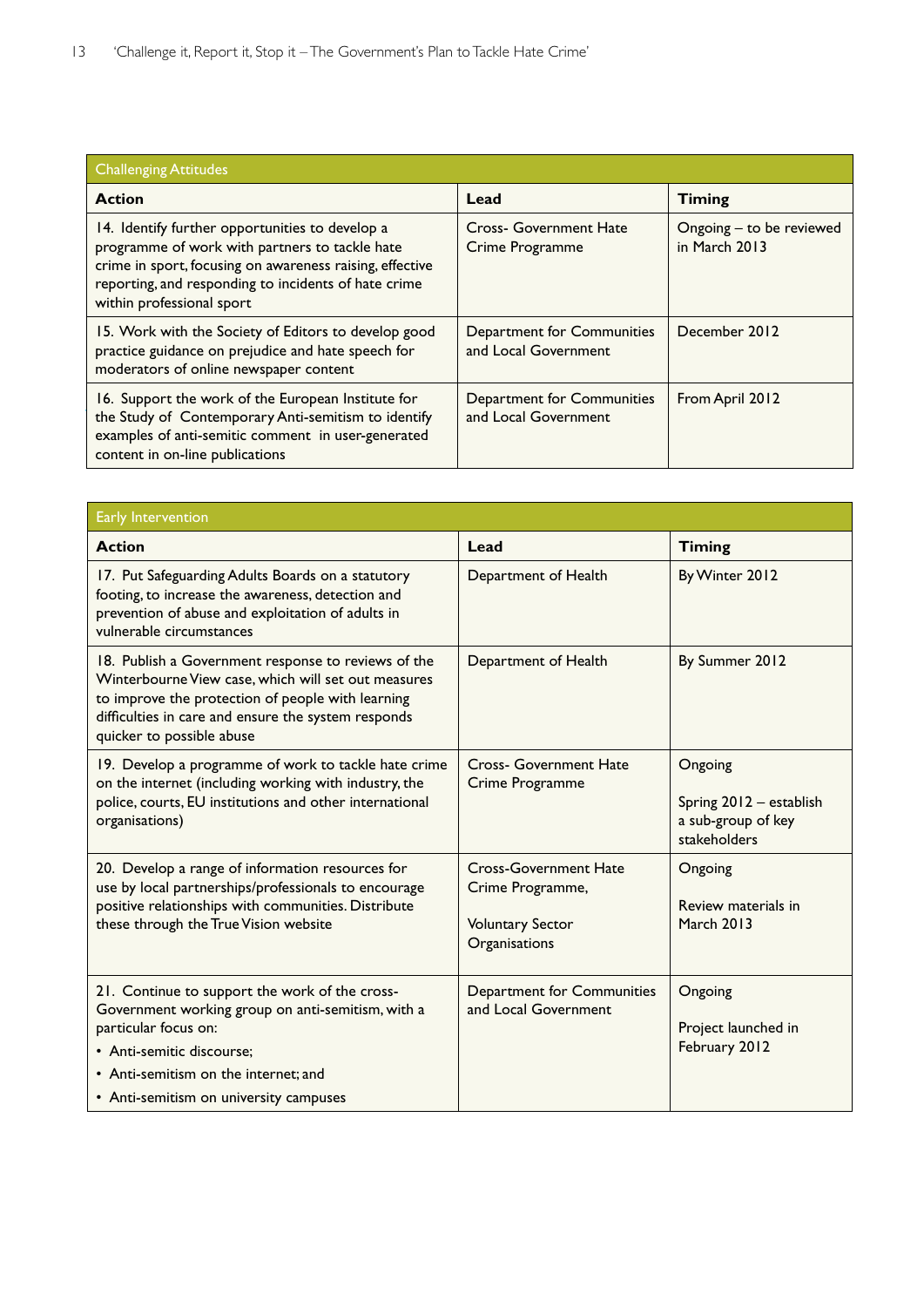| <b>Early Intervention</b>                                                                                                                                                                                                                                                                                 |                                                    |                                                                   |
|-----------------------------------------------------------------------------------------------------------------------------------------------------------------------------------------------------------------------------------------------------------------------------------------------------------|----------------------------------------------------|-------------------------------------------------------------------|
| <b>Action</b>                                                                                                                                                                                                                                                                                             | Lead                                               | <b>Timing</b>                                                     |
| 22. Continue to support the work of the cross-<br>Government working group on anti-Muslim hatred<br>and develop a comprehensive programme of work, to<br>include:<br>• Exploring the conditions that create anti-Muslim<br>hatred; and<br>• Undertaking a scoping exercise, to create an evidence<br>base | Department for Communities<br>and Local Government | Ongoing<br><b>Working Group</b><br>established in January<br>2012 |
| 23. Support Faith Matters' 'Measuring Anti-Muslim<br>Attacks' (MAMA) project to support victims of anti-<br>Muslim hatred and map anti-Muslim incidents and hate<br>crimes                                                                                                                                | Department for Communities<br>and Local Government | Ongoing<br>Project launched in<br>February 2012                   |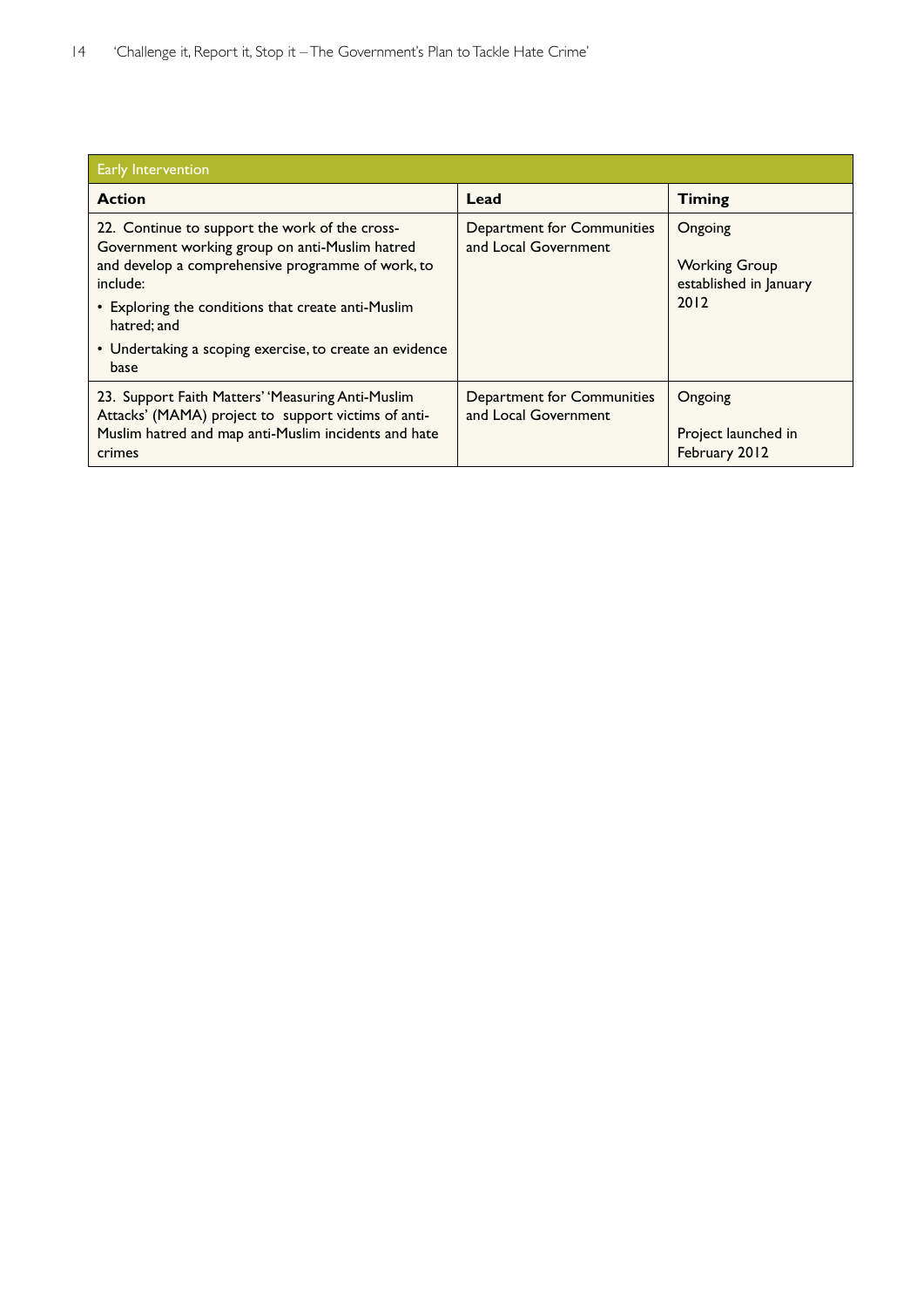## 3. Increasing reporting and access to support

We will work to increase the reporting of hate crime that occurs by building victims' confidence to come forward and seek justice. We will also work with partners at national and local level to ensure the right support is available when they do.

3.1 Research evidence suggests that hate crime and hate incidents may be hugely under-reported, particularly amongst certain communities. For example, a Stonewall survey in 2008<sup>15</sup> found that, of a sample of 1,721 lesbian, gay and bisexual people across Britain, one in eight had experienced a homophobic hate incident in the preceding year. The study also found that, of those interviewed, three in four victims of homophobic hate crime had not reported their experiences to the police. Testimonies from our Independent Advisory Group indicate that under-reporting is greater where the victim is more 'isolated' and they believe that the problem is particularly challenging where the victim is;

- from the, Gypsy Irish Traveller and Roma Communities,
- from 'new' migrant communities, including asylum and refugee communities,
- disabled or
- transgender

3.2 Surveys<sup>16</sup> of individuals affected by hate crime suggest a wide range of reasons for their reluctance to report it, including:

- Incidents happening too often to report each one;
- Victims doubting whether the abuse or attack is serious enough to bother reporting it, or knowing whether it qualifies as a criminal offence;
- Fear of being further victimised for going to the police;
- Concern that the police will not be able to do anything, so they just accept it as being part of their day to day lives;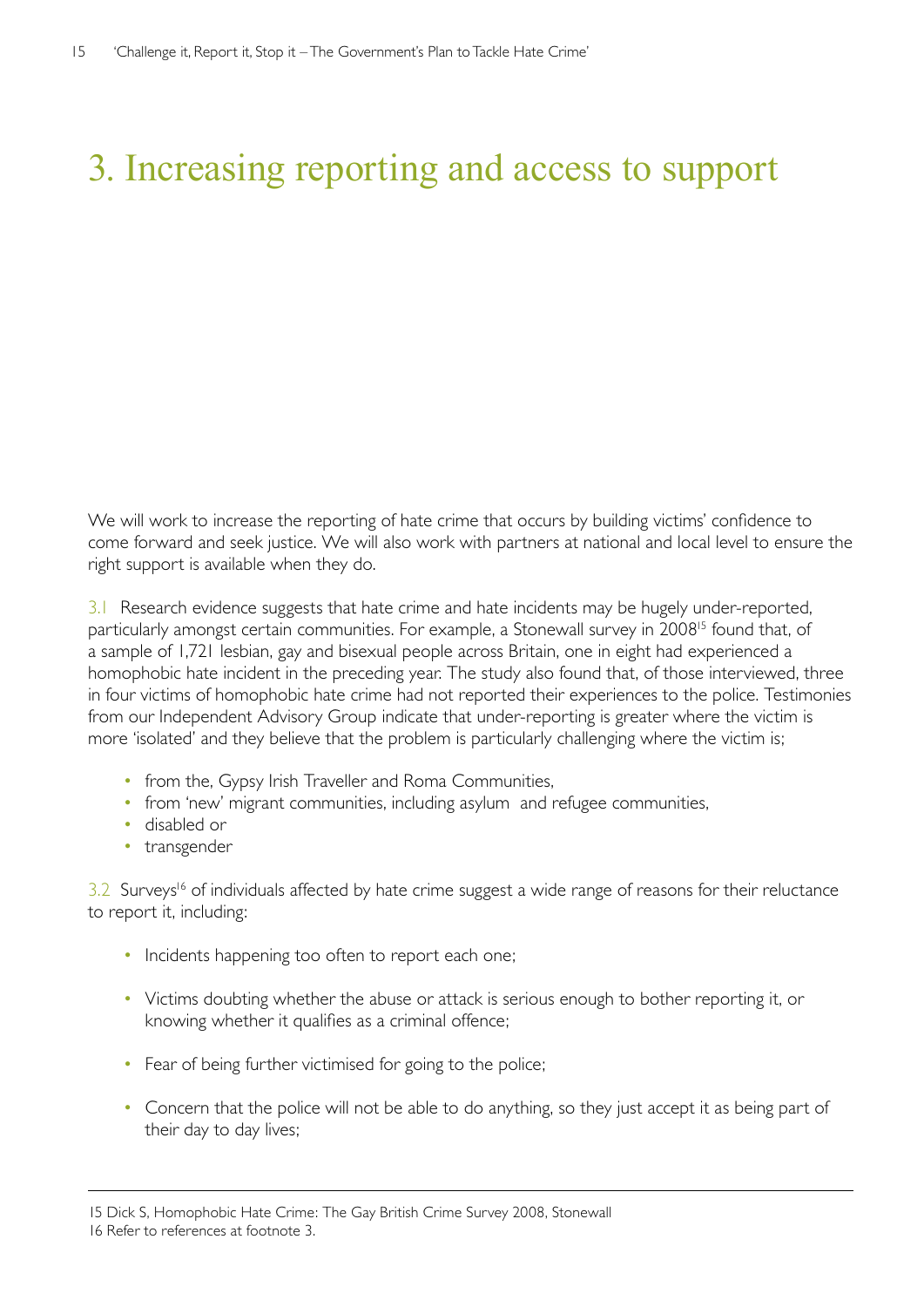- Concern that the police will not do anything because they are prejudiced and/or unsympathetic;
- Victims fear that they will be "outed" (e.g. as being gay or having mental health needs); and/or
- Lack of access making reporting too difficult (e.g. interpreters are not available or a person using a wheelchair can't access the police station).

3.3 We are committed to making it easier for victims of hate crime to report what has happened to them, whether directly to the police or online through the True Vision website – or if they prefer - to another organisation that can pass on the report to the police. We must also ensure that victims are confident that if they do report a hate crime, the police and other agencies will take it seriously and do something about it. This is true even if the incident appears to be trivial – we cannot prevent hate crime happening if the early warning signs stay hidden.

3.4 This focus on reporting is driven by the need to develop a better picture of the scale, severity and causes of the problem. Without that picture, we cannot ensure that resources are in the right place to tackle offenders, and give victims the protection and support they need.

3.5 This Government has made localism a priority. We believe that the agencies which protect and serve the public should respond to their particular needs and concerns, not to Whitehall targets. Strategies for dealing with hate crime must be developed locally, by professionals and partnerships working together with voluntary sector organisations and victims themselves, in order to tackle the issues that matter in that local area. From November this year, elected Police and Crime Commissioners (PCCs) will have a democratic mandate to hold the police and their partners to account on behalf of victims and the public. And under the Police Reform and Social Responsibility Act 2011, PCCs must hold chief constables' to account for the exercise of their duties relating to equality and diversity that are imposed on them by other legislation.

3.6 In January, we published our consultation "Getting it right for victims and witnesses<sup>17</sup>, which includes proposals for the majority of support services for victims of crime, including victims of hate crime, to be commissioned at a local level rather than by central Government. It also proposes that PCCs will be best placed to be the local commissioners of victims' services, by ensuring that local priorities and needs are catered for, with particular focus on the needs of victims of serious crimes, those who are persistently targeted and the most vulnerable. Local commissioners would have an expectation placed on them to assess the needs of the local community and put in place services to meet these needs.

3.7 Government does, however, have a key role to play in making that more local approach work. It is the Government's job to set the strategic direction, with a clear and consistent message on the importance of tackling hate crime and protecting victims. It is Government's job to: legislate where necessary; to make more and better national-level data available, so that we have a better understanding of where hate crime is happening and why; and to encourage new ideas and highlight examples of good practice – in terms of prevention, supporting victims, and improving the operational response to hate crime – so that other local areas can see what's working.

3.8 We will work with local partnerships to increase reporting and victims' access to support by: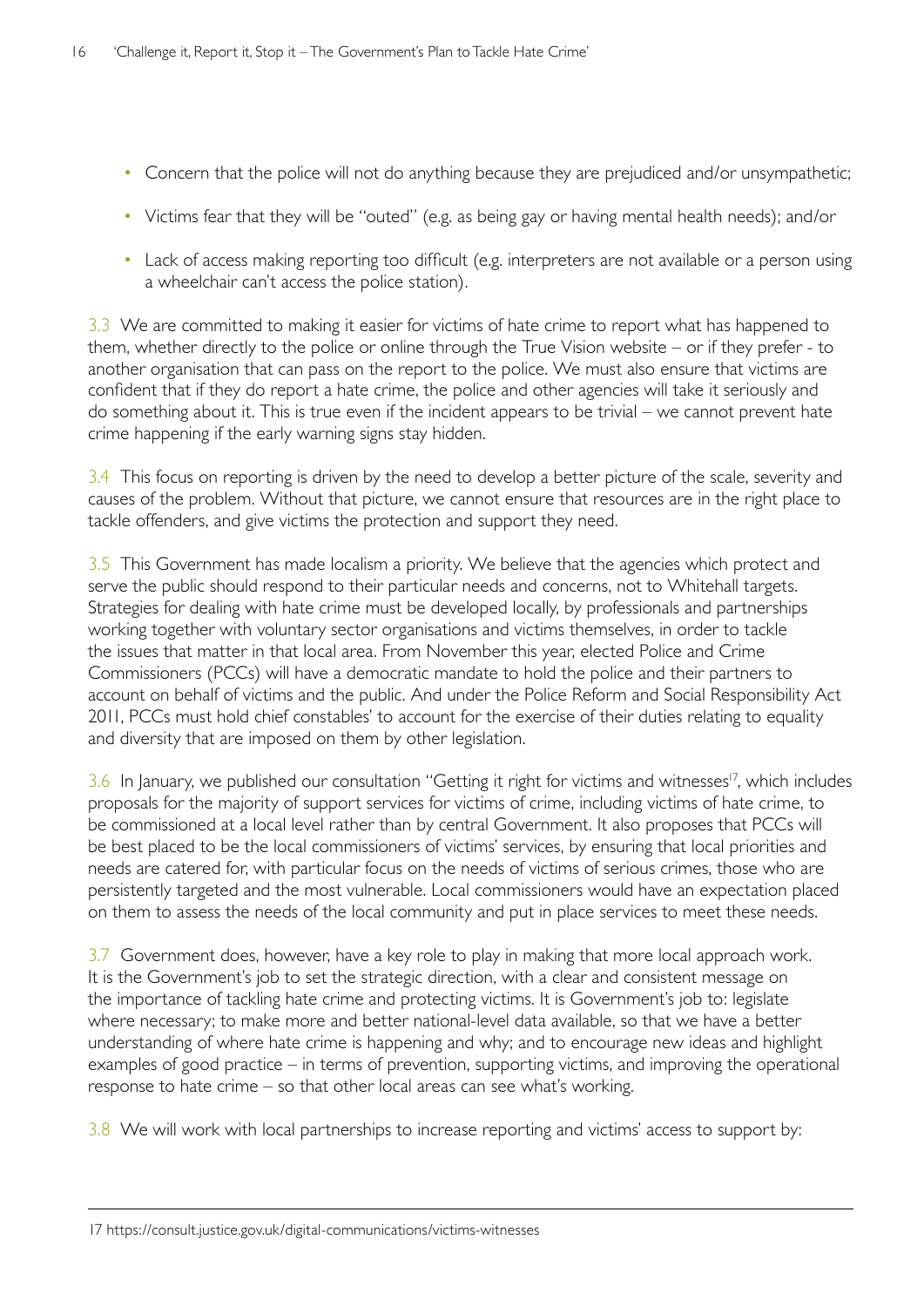| <b>Building victim confidence</b>                                                                                                                                                                                                                                                                                                                                                                                                                                                  |                                                                                                         |                                                                                                                                                                                             |  |
|------------------------------------------------------------------------------------------------------------------------------------------------------------------------------------------------------------------------------------------------------------------------------------------------------------------------------------------------------------------------------------------------------------------------------------------------------------------------------------|---------------------------------------------------------------------------------------------------------|---------------------------------------------------------------------------------------------------------------------------------------------------------------------------------------------|--|
| <b>Action</b>                                                                                                                                                                                                                                                                                                                                                                                                                                                                      | Lead                                                                                                    | <b>Timing</b>                                                                                                                                                                               |  |
| 1. Publish police data on recorded hate crimes as<br>National Statistics, which can be compared between<br>forces                                                                                                                                                                                                                                                                                                                                                                  | Home Office                                                                                             | Summer 2012                                                                                                                                                                                 |  |
| 2. Identify areas across the criminal justice system,<br>where the collection and dissemination of data could<br>be improved, for example, transgender hate crime                                                                                                                                                                                                                                                                                                                  | <b>Cross-Government Hate</b><br>Crime Programme                                                         | <b>March 2013</b>                                                                                                                                                                           |  |
| 3. Publish Government response to the Equality and<br>Human Rights Commission Inquiry into disability-<br>related harassment                                                                                                                                                                                                                                                                                                                                                       | All Departments                                                                                         | Spring 2012                                                                                                                                                                                 |  |
| 4. Engage with communities at risk of hate crime to<br>raise awareness of the law on hate crime, and increase<br>reporting                                                                                                                                                                                                                                                                                                                                                         | <b>Crown Prosecution Service</b>                                                                        | Ongoing<br>(From April 2012)                                                                                                                                                                |  |
| 5. Work with voluntary sector organisations to<br>establish and disseminate good practice on alternative<br>means of reporting disability hate crimes, including<br>work with Disability Rights UK on standards for third<br>party reporting centres                                                                                                                                                                                                                               | Department for Work and<br>Pensions - Office for Disability<br><b>Issues</b>                            | Ongoing<br>February 2012 - launched<br>'Let's Stop Disability Hate<br>Crime' Guidance'<br>December 2012 -<br>disseminate good practice<br>information for disabled<br>victims of hate crime |  |
| 6. Work with voluntary sector organisations to<br>establish, review and disseminate good practice on<br>alternative means of reporting other forms of hate<br>crimes, including third party reporting centres and<br>support for Faith Matters' 'Measuring Anti-Muslim<br>Attacks' project to map anti-Muslim incidents and<br>tensions                                                                                                                                            | <b>Cross-Government Hate</b><br>Crime Programme,<br>Voluntary sector organisations                      | Ongoing<br>Review of national bodies<br>in September 2012                                                                                                                                   |  |
| 7. Support the work of True Vision to:<br>• ensure that more people are aware of the online hate<br>crime reporting mechanism;<br>• develop packages that target those communities<br>where hate crime is under-reported;<br>• identify good local best practice on hate crime which<br>then can be shared nationally via the website; and<br>• help provide the infrastructure for local and national<br>voluntary sector groups to integrate into a national<br>reporting system | ACPO,<br>Department of Communities<br>and Local Government,<br><b>Voluntary Sector</b><br>Organisations | Ongoing<br>(From April 2012)                                                                                                                                                                |  |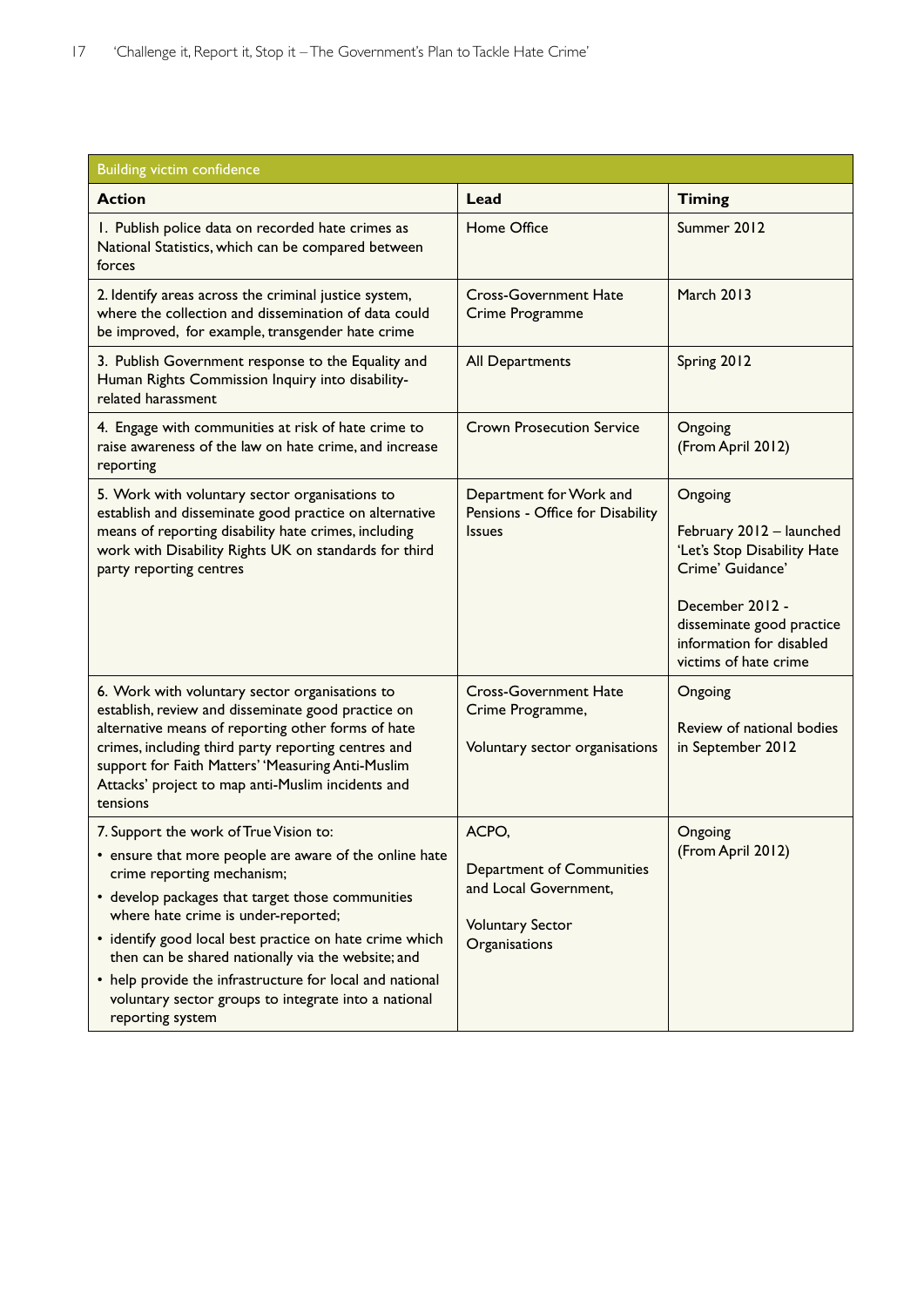| <b>Building victim confidence</b>                                                                                                                                                                                 |                                                                              |                                                                                                                |  |
|-------------------------------------------------------------------------------------------------------------------------------------------------------------------------------------------------------------------|------------------------------------------------------------------------------|----------------------------------------------------------------------------------------------------------------|--|
| <b>Action</b>                                                                                                                                                                                                     | Lead                                                                         | <b>Timing</b>                                                                                                  |  |
| 8. Use True Vision to distribute information on hate<br>crime to victims groups, including:                                                                                                                       | ACPO,                                                                        | Ongoing                                                                                                        |  |
| • an information pack on what hate crime is and how<br>to report it for Gypsy and Traveller communities;                                                                                                          | <b>Department for Communities</b><br>and Local Government,                   | Launch Gypsy & Traveller<br>materials in Spring 2012                                                           |  |
| • Awareness-raising materials to tackle Muslim hatred; and<br>• Working with voluntary sector organisations to<br>promote awareness raising materials for LGB&T,<br>asylum, refugee other new migrant communities | <b>Voluntary Sector</b><br>Organisations                                     | Launch Anti -Muslim<br>hatred materials by -<br>Summer 2012                                                    |  |
| 9. Collect and publish local examples of what works<br>in preventing and tackling hate crime for Community<br>Safety Partnerships                                                                                 | Home Office                                                                  | Autumn 2012                                                                                                    |  |
| 10. Fund nineteen organisations working with victims<br>of hate crime (£2.1 m over three years from 2011/12<br>to 2013/14) <sup>18</sup>                                                                          | Ministry of Justice                                                          | Funding for 2011/12<br>allocated                                                                               |  |
|                                                                                                                                                                                                                   |                                                                              | Further funding subject to<br>quarterly reviews                                                                |  |
| 11. Fund thirteen organisations working to tackle<br>hate crime from the Home Office Community Action<br>Against Crime Innovation Fund, over two years from<br>2011/12 to 2012/13 <sup>19</sup>                   | Home Office                                                                  | Funding for 2011/12<br>dispersed from February<br>2012                                                         |  |
|                                                                                                                                                                                                                   |                                                                              | Further funding subject to<br>progress reviews                                                                 |  |
| 12. Identify good practice from project funds for wider<br>dissemination                                                                                                                                          | <b>Cross-Government Hate</b><br>Crime Programme                              | Ongoing                                                                                                        |  |
|                                                                                                                                                                                                                   |                                                                              | Review of Victim and<br>Witness projects to identify<br>good practice examples by<br>- October 2012            |  |
| 13. Provide support for Disabled People's User Led<br>Organisations (DPULOs) to take forward a variety of<br>projects around Hate Crime                                                                           | Department for Work and<br>Pensions - Office for Disability<br><b>Issues</b> | Ongoing                                                                                                        |  |
| 14. Work with police forces, councils and housing<br>providers to improve handling of public calls about                                                                                                          | ACPO,                                                                        | Ongoing                                                                                                        |  |
| anti-social behaviour, to identify possible hate crime and<br>victims at risk                                                                                                                                     | Home Office,                                                                 | <b>Call Handling Summary</b><br>Report to be published -<br>Spring 2012                                        |  |
| 15. Work with Local Criminal Justice Boards to identify<br>opportunities for supporting projects which aim to<br>improve our understanding of the circumstances and<br>motivations of hate crime offenders        | <b>Cross-Government Hate</b><br>Crime Programme                              | Ongoing<br>(From April) 2012                                                                                   |  |
| 16. Ensure that new arrangements for Police and<br>Crime Commissioner led commissioning of local<br>services for victims take account of the needs of<br>victims of hate crime                                    | Ministry of Justice                                                          | From 2014 (subject<br>to the outcome of the<br>consultation "Getting<br>it right for victims and<br>witnesses) |  |

<sup>18</sup> See Annex B for list of organisations

<sup>19</sup> Details of the projects funded under The Community Action Against Crime Innovation Fund will be available shortly on the Home Office website.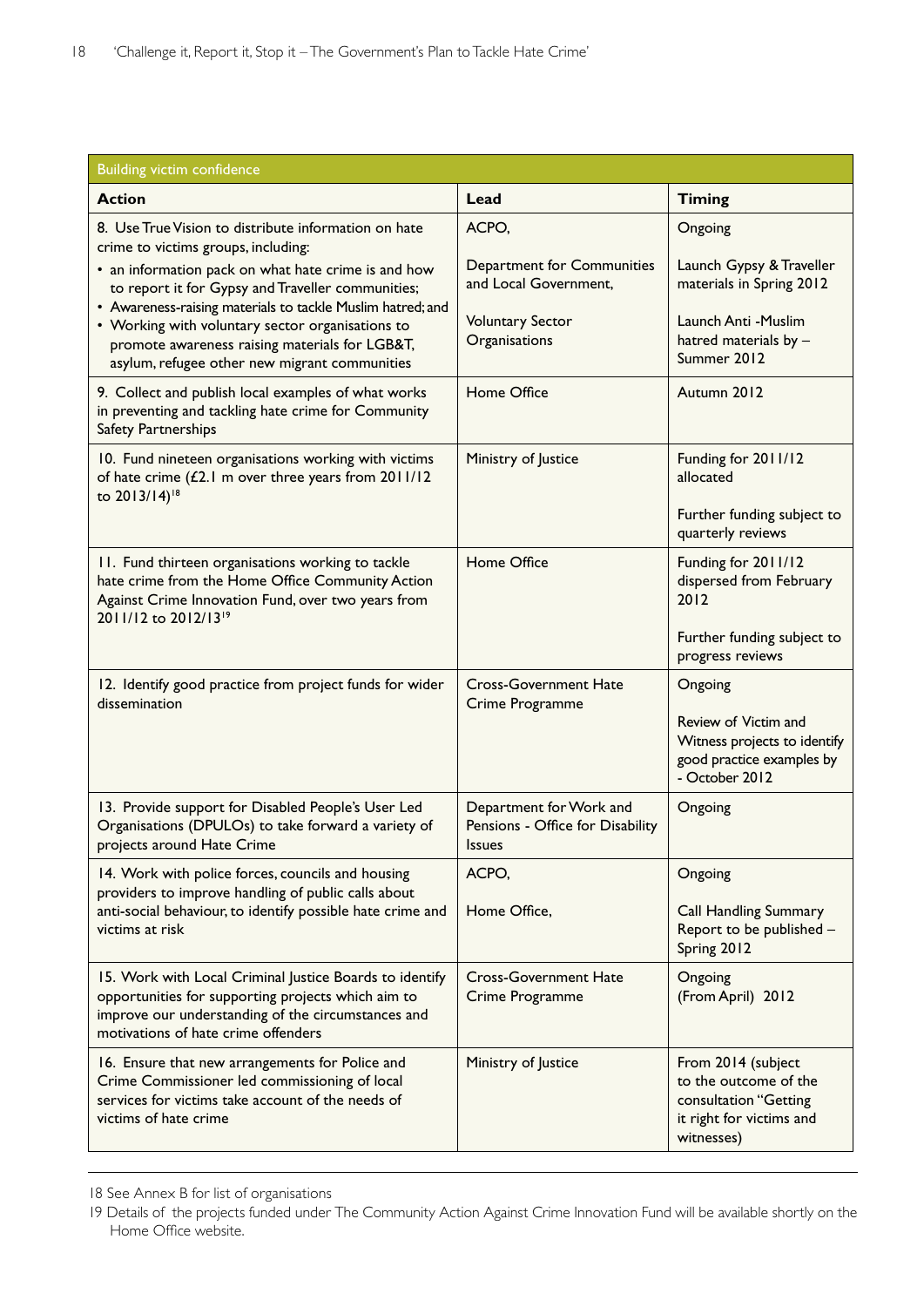### 4. Improving the response to hate crime

We will work with the agencies that make up the Criminal Justice System to improve the operational response to hate crime. We want a more effective end-to-end process, with agencies identifying hate crimes early, managing cases jointly and dealing with offenders robustly.

4.1 We have one of the world's most comprehensive legislative frameworks for protecting victims of hate crime, and punishing offenders. We have had legislation to tackle those who intend to stir up racial hatred and those who commit racially and religiously aggravated offences in place for a number of years. And in recent years, a number of new criminal offences have been introduced to reflect the seriousness of stirring up hatred towards other groups, including on the grounds of, religion and sexual orientation.

4.2 The seriousness of hate crime is also reflected through enhanced sentencing. The Criminal Justice Act 2003 set a sentence starting point of 30 years for murders motivated by hostility of the victim's race, religion or sexual orientation. The Act also gives courts the power to increase the sentence for offences which are aggravated by hostility towards the victim based on their disability, race, religion or sexual orientation.

4.3 In order to bring this legislation in line with other monitored hate crime groups, the Legal Aid, Sentencing and Punishment of Offenders Bill will amend the Criminal Justice Act 2003 so that murders motivated by hatred or hostility towards disabled or transgender victims have a sentencing starting point of 30 years. It will also amend the Act so that the sentence for any offence that is shown to be motivated by hostility towards the victim on the grounds of transgender must be made more severe.

4.4 But that framework is only effective when the component parts of our Criminal Justice System – the Police, Crown Prosecution Service, the National Offender Management Service (covering prisons and probation) – and local partners and voluntary organisations work together to bring offenders to justice. That means a multi-agency response is required where:

- local partners make available information on hate crime and the support services that are available to assist victims;
- the police take reports of all hate crimes seriously, spotting victims who are at risk and working with other local partners to bring offenders to justice;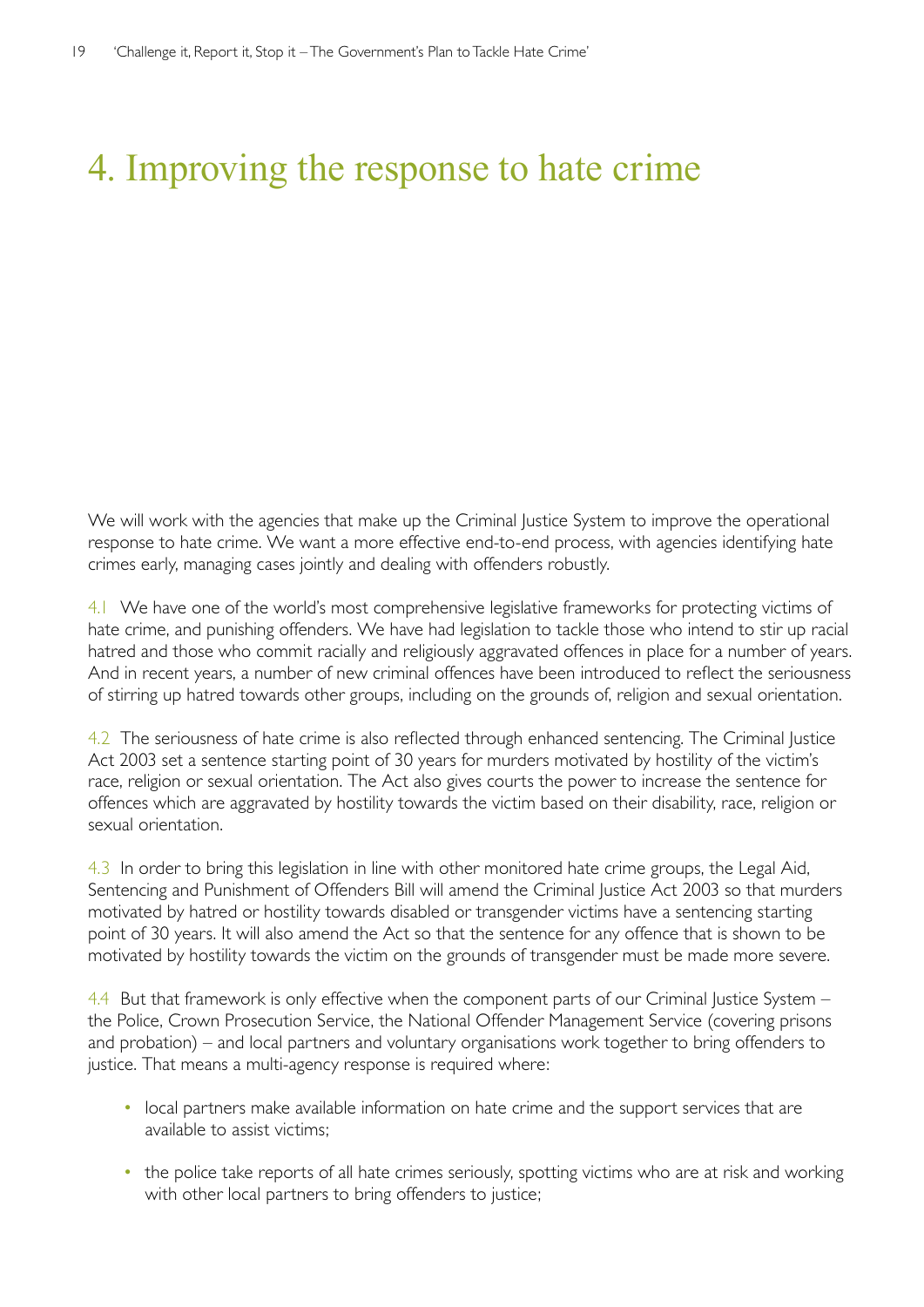- the Crown Prosecution Service prosecute hate crimes wherever possible and draws the court's attention to such aggravating features for the purposes of sentencing;
- the court takes in to account the aggravating factor of hate crime and applies an enhanced sentence accordingly; and
- the National Offender Management Service work to rehabilitate offenders, and ensure they do not reoffend.

4.5 We are committed to a criminal justice system that is joined-up in its approach to hate crime, and where ambitions are matched by practice on the ground. From the moment the incident is reported to the police, we must ensure that hate crime cases are carefully managed through all the stages of the process by professionals who understand the issues and keep victims informed as to what is happening. We will keep the law under constant review, taking action where necessary to enhance the protection it offers victims of hate crime.

4.6 A joined-up, more responsive criminal justice system will bring more offenders to justice, raising the number of successful prosecutions of hate crimes. Visibly demonstrating our commitment and effectiveness will also ensure more victims have the confidence to come forward, knowing they will be taken seriously.

| Better identification and case management                                                                                                                                                          |                                                                                               |                                                                                      |  |
|----------------------------------------------------------------------------------------------------------------------------------------------------------------------------------------------------|-----------------------------------------------------------------------------------------------|--------------------------------------------------------------------------------------|--|
| <b>Action</b>                                                                                                                                                                                      | Lead                                                                                          | <b>Timing</b>                                                                        |  |
| 1. Publish a new Hate Crime Manual for police officers,<br>which offers guidance for all police organisations and<br>partners on handling cases of hate crime                                      | <b>ACPO</b>                                                                                   | April 2012                                                                           |  |
| 2. Update training for all police roles involved in<br>tackling hate crime, based on a full Training Needs<br>Analysis                                                                             | <b>ACPO</b>                                                                                   | <b>Commission by March</b><br>2013                                                   |  |
| 3. Host a national ACPO Hate Crime Conference to<br>bring together hate crime, anti-social behaviour and<br>'safeguarding' leads to find common approaches to<br>benefit all victims of hate crime | <b>ACPO</b>                                                                                   | March 2012                                                                           |  |
| 4. Identify practitioner roles where training on hate<br>crime is not currently available - and develop tools to<br>assist them in dealing with hate crime cases                                   | <b>Cross- Government Hate</b><br>Crime Programme,<br><b>Voluntary Sector</b><br>Organisations | <b>March 2013</b>                                                                    |  |
| 5. Publish risk assessment tools that allow police and<br>other call handlers to identify victims of hate crime<br>earlier in the reporting process                                                | Home Office                                                                                   | Autumn 2012                                                                          |  |
| 6. Work with Transgender communities to develop<br>guidance for prosecutors and other support.                                                                                                     | <b>Crown Prosecution Service</b>                                                              | Establish sub-group of the<br><b>Community Accountability</b><br>Forum in March 2012 |  |

4.7 We will better identify and manage cases, and deal with offenders effectively by: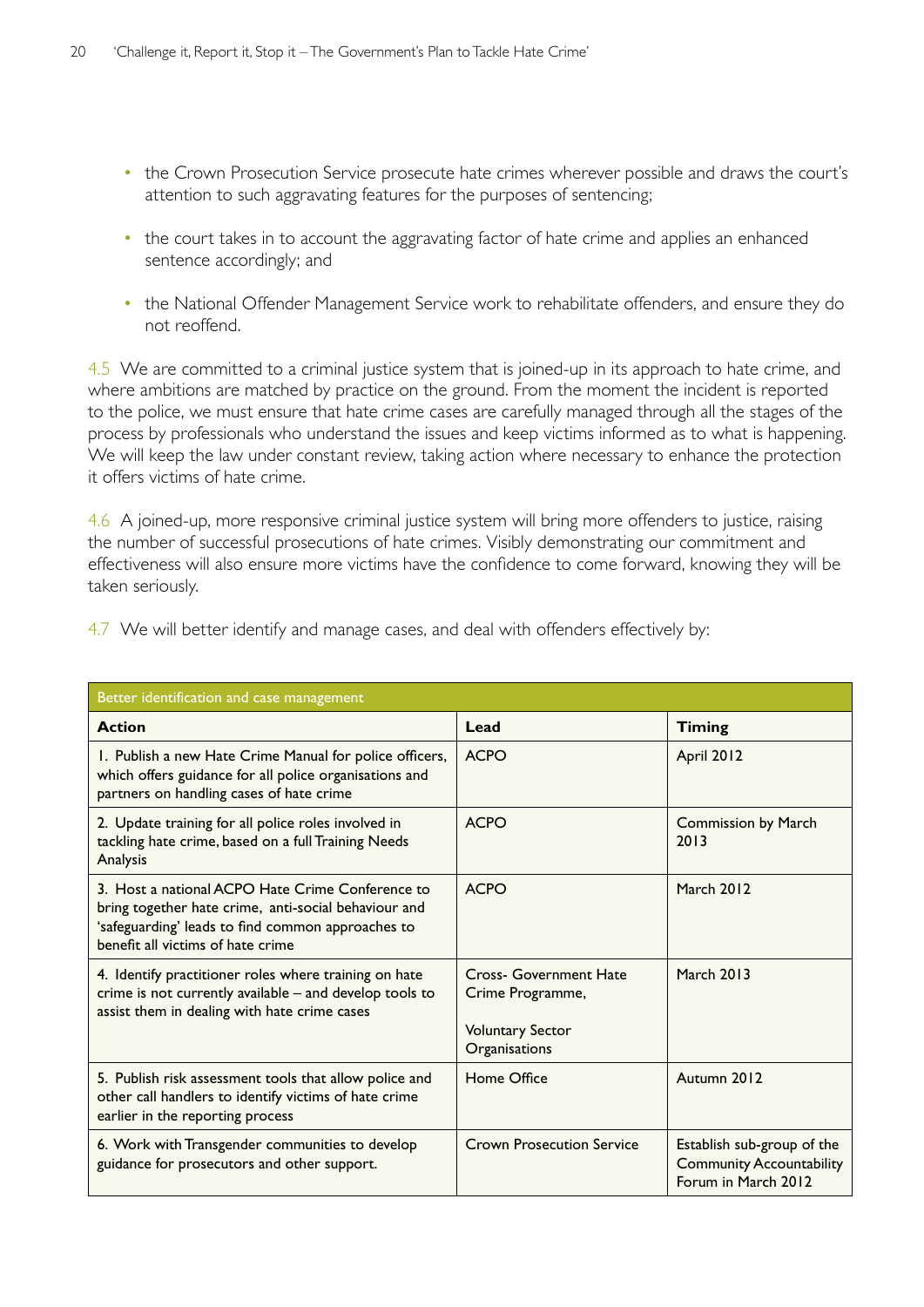| Better identification and case management                                                                                                                                                                                                                                                    |                                  |               |  |
|----------------------------------------------------------------------------------------------------------------------------------------------------------------------------------------------------------------------------------------------------------------------------------------------|----------------------------------|---------------|--|
| <b>Action</b>                                                                                                                                                                                                                                                                                | Lead                             | <b>Timing</b> |  |
| 7. Develop and publish a Disability Hate Crime Action<br>Plan, in response to the EHRC Inquiry into disability-<br>related harassment. The actions will be grouped under<br>seven themes of leadership, data, support, good practice,<br>performance, victims and witnesses, and partnership | <b>Crown Prosecution Service</b> | April 2012    |  |
| 8. Review commitment to victims and witnesses to<br>enhance service for those in greatest need                                                                                                                                                                                               | <b>Crown Prosecution Service</b> | April 2012    |  |

| Dealing effectively with offenders                                                                                                                                                                                                                                                                                                                     |                                                                                    |                                            |  |
|--------------------------------------------------------------------------------------------------------------------------------------------------------------------------------------------------------------------------------------------------------------------------------------------------------------------------------------------------------|------------------------------------------------------------------------------------|--------------------------------------------|--|
| <b>Action</b>                                                                                                                                                                                                                                                                                                                                          | Lead                                                                               | <b>Timing</b>                              |  |
| 9. Amend the 2003 Criminal Justice Act so that<br>murders motivated by hatred or hostility towards<br>disabled or transgender victims have a sentencing<br>starting point of 30 years; and -the sentence for any<br>offence that is shown to be motivated by hostility<br>towards the victim on the grounds of transgender must<br>be made more severe | Ministry of Justice                                                                | May 2012                                   |  |
| 10. Conduct a review of sentences for offences<br>motivated by hostility on the grounds of disability,<br>sexual orientation and transgender to consider<br>whether there is a need for new specific offences<br>similar to racially and religiously aggravated offences                                                                               | Cross - Government Hate<br>Crime Programme                                         | <b>March 2013</b>                          |  |
| 11. Consider any evidence provided by disabled<br>people's organisations to assess whether it provides a<br>case for changing the law on incitement to hatred on<br>the grounds of disability                                                                                                                                                          | <b>Cross- Government Hate</b><br>Crime Programme Voluntary<br>sector organisations | Ongoing                                    |  |
| 12. Develop mandated training for prosecutors on hate<br>crime cases involving those victims with mental health<br>issues and learning disabilities                                                                                                                                                                                                    | <b>Crown Prosecution Service</b>                                                   | Training to be evaluated<br>from June 2012 |  |
| 13. Produce a Hate Crime framework covering prisons<br>and the Probation Service, for those responsible for<br>managing offenders risk management/sentence plans.<br>To assist staff in identifying, assessing, intervening and<br>managing people involved in hate related offending                                                                  | <b>National Offender</b><br><b>Management Service</b>                              | July 2012                                  |  |
| 14. Assess scope for alternative disposals, including<br>Restorative Justice to offer an alternative response to<br>less serious hate crimes                                                                                                                                                                                                           | Ministry of Justice                                                                | <b>March 2013</b>                          |  |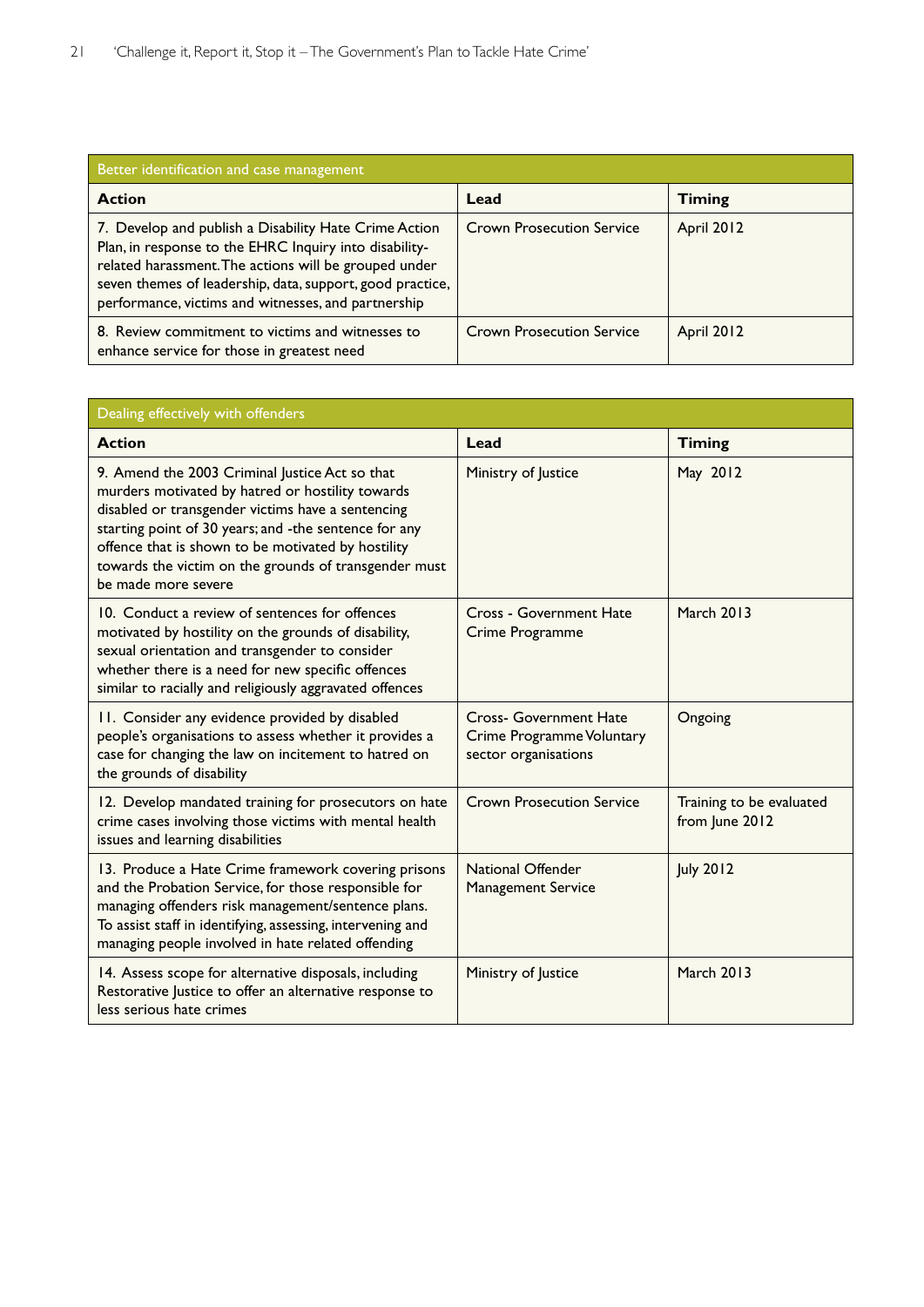### Annex A: Official sources of evidence on Hate Crime

There is now a growing body of published official data on the prevalence of hate crime including:

ACPO / Police Data on Hate Crime: ACPO figures are at present the main source of available evidence on the five monitored strands of hate crimes as reported to the police. ACPO began recording five types of hate crime reported to the police in England, Wales and Northern Ireland in 2008, including hate crime relating to race, faith, sexual orientation, transgender and disability.

Police Data on Racist Incidents: A "racist incident" is any incident, including any crime, which is perceived to be racist by the victim or any other person. The number of racist incidents recorded by the police in England and Wales is published annually by the Home Office as part of the Home Office Statistical Findings series It is also published as part of requirements under section 95 of the Criminal Justice Act 1991 in the Ministry of Justice report: Statistics on Race and the Criminal Justice System, which brings together statistical information on how members of the Black and Minority Ethnic community are represented in the Criminal Justice System as suspects, offenders, victims and as employees/practitioners.

Police Data on Racially and Religiously aggravated offences: Figures on racially and religiously aggravated offences, introduced by sections 28 to 32 of the Crime and Disorder Act 1998 and section 39 of the Anti-terrorism, Crime and Security Act 2001 are recorded by the police in England and Wales. Offence categories as of 2008/09 include, harassment; actual bodily harm and grievous bodily harm without intent; criminal damage; and assault without injury. Prior to 2008/09 less serious wounding was used as a category before it was replaced by actual bodily harm and grievous bodily harm without intent. These data are also published as part of requirements under section 95 of the Criminal Justice Act 1991 in the Ministry of Justice publication Statistics on Race and the Criminal Justice System.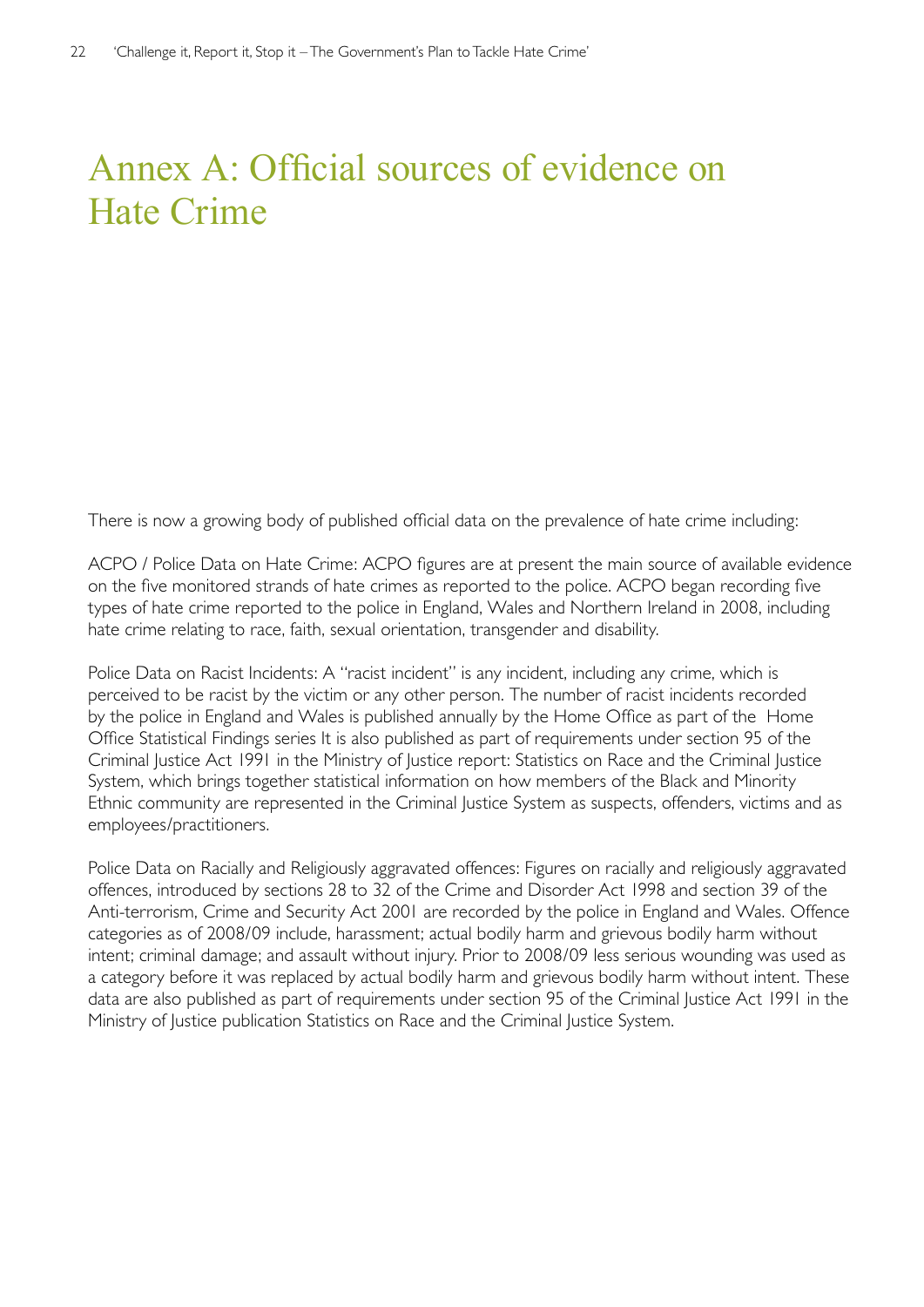CPS / Prosecutions Data on Hate Crime: In 2008, the CPS began publishing an annual report on Hate Crime, in England and Wales<sup>20</sup>. The most recent publication Hate crime and crimes against older people report 2010-2011 presents information on CPS performance in prosecuting racist and religious hate crime, transphobic and homophobic crime, and disability hate crime.

The Life Opportunities Survey (LOS): A new large scale longitudinal survey of disability covering England, Scotland and Wales, commissioned by the Office for Disability Issues (ODI) and commenced in 2009. The survey includes questions on hate crime and will help to build a longitudinal picture of the hate crime experiences of individuals with disabilities and impairments.

These sources provide different measures of hate crime, covering those crimes reported to and recorded by the police, the number of defendants prosecuted for hate crime and self-reported incidents of hate crime (i.e. including those not reported to the police). A summary of the most recent findings from each of these sources is provided below.

#### Police Figures

#### ACPO Hate Crime Data

The most recently published data shows that, overall, 48,127 hate crimes were recorded by the police in England, Wales and Northern Ireland in 2010. Of these, 39,311 related to race, 4,883 to sexual orientation, 2,007 to faith, 1,569 to disability and 357 to transgender<sup>21</sup>.

Due to improvements in the way forces collect and record hate crime data since collection began in 2008, direct year-on-year comparisons and comparisons between forces are not advised at this stage. Increases in the data are currently expected to reflect an indication of increases in reporting and not an increase in the occurrence of hate crime.

It is also important to note that these data are currently drawn from administrative IT systems and therefore do not currently have national statistics status<sup>22</sup>.

In 2011/12 police figures on hate crime became part of the Home Office Annual Data Requirement - a restricted list of all routine requests for data made to all police forces in England and Wales under the Home Secretary's statutory powers - in 2011/12.

#### Racist Incidents

The Home Office Statistical Findings 1/11 shows that 51,187 racist incidents were recorded by the police in England and Wales in 2010/11. This demonstrates a 7% decrease on the number of racist incidents

<sup>20</sup> The Crown Prosecution Service (CPS) acknowledges that CPS data are available through its Case Management System (CMS) and associated Management Information System (MIS). The CPS collects data to assist in the effective management of its prosecution functions. The CPS does not collect data which constitutes official statistics as defined in the Statistics and Registration Service Act 2007. These data have been drawn from the CPS's administrative IT system, which, as with any large scale recording system, is subject to possible errors with data entry and processing. The figures are provisional and subject to change as more information is recorded by the CPS.

<sup>21</sup> See ACPO (2011) Recorded Hate Crime Data for 2010 for England, Wales and Northern Ireland. [http://www.report-it.](http://www.report-it. 	org.uk/files/acpo_hate_crime_data_for_2010.pdf)  [org.uk/files/acpo\\_hate\\_crime\\_data\\_for\\_2010.pdf](http://www.report-it. 	org.uk/files/acpo_hate_crime_data_for_2010.pdf)

<sup>22</sup> These data may be awarded national statistics status in the future once hate crime has become part of the Home Office Annual Data Requirement (ADR).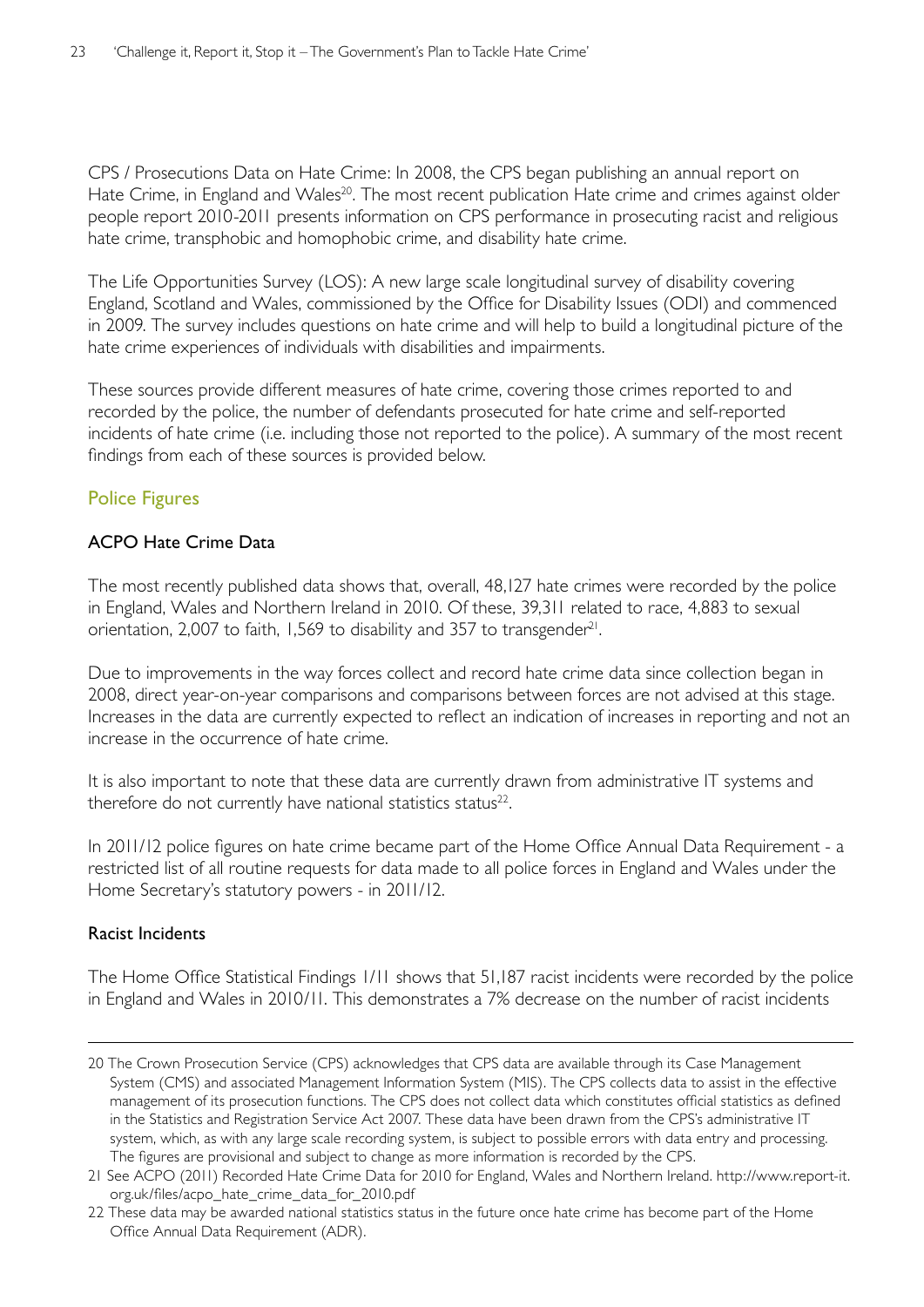recorded by the police in 2009/10 (54,872). The figures also show that between 2009/10 and 2010/11 there was a decrease in the number of racist incidents recorded in 26 of the 43 police force areas<sup>23</sup>.

#### Racially and Religiously aggravated offences

In 2010/11, the police recorded 31,486 racially or religiously aggravated offences across England and Wales. Over the five-year period from 2006/07 to 2010/11, there was a 26% fall in the number of racially or religiously aggravated offences in England and Wales from 42,554 to 31,486. Only five forces recorded a rise between 2006/07 and 2010/1124.

These aggravated offences were created to allow more severe sentencing for these specific categories of crime and, as such, should not be seen as a wider measure of hate crime.

Police recorded data on racist incidents and racially and religiously aggravated offences differ somewhat from the race hate crime figures published by ACPO, for reasons of definition. For example, racist incidents include incidents that relate to non-notifiable offences as well as notifiable crimes, whereas ACPO data only relates to recorded crimes that have been identified as hate crimes under the agreed Definition of Monitored Hate Crime. In addition, ACPO's data relates to calendar rather than financial year.

#### Data on Defendants

The CPS report Hate crime and crimes against older people report 2010-2011<sup>25</sup> shows that, since 2006/07, almost 69,000 defendants were prosecuted for hate crime.

Between 2006/07 and 2010/11, the proportion of successful convictions across all types of hate crime increased from 76.8% to 82.8%. The number of prosecutions also increased from 12,535 to 15,284. Of successful outcomes in 2010/11, 85.5% involved a guilty plea.

The most commonly prosecuted cases were offences against the person and public order offences (44.3% and 36.3% respectively).

The majority of defendants across all hate crime strands were men (83.3%), 73.7% were identified as belonging to the White British category and 50.9% were aged between 25-59 and 28.9% between 18-24.

#### Data on Victims

In December 2011, the Office for Disability Issues published Wave One, findings from the Life Opportunities Survey<sup>26</sup> based on a total of 31,161 interviews with adults, aged 16 and over, across 19,951 households (a household response rate of 59% from the 33,921 eligible households). The survey found that 2% of all adults interviewed had been a victim of hate crime (defined as a crime committed

<sup>23</sup> See Home Office Statistical Findings 1/11 [http://www.homeoffice.gov.uk/publications/science-research-statistics/](http://www.homeoffice.gov.uk/publications/science-research-statistics/		research-statistics/crime-research/hosf0111/)  [research-statistics/crime-research/hosf0111/](http://www.homeoffice.gov.uk/publications/science-research-statistics/		research-statistics/crime-research/hosf0111/)

<sup>24</sup> Ministry of Justice (2011). Statistics on Race and the Criminal Justice System 2010 [http://www.justice.gov.uk/downloads/](http://www.justice.gov.uk/downloads/statistics/mojstats/stats-race-cjs-2010.pdf) [statistics/mojstats/stats-race-cjs-2010.pdf](http://www.justice.gov.uk/downloads/statistics/mojstats/stats-race-cjs-2010.pdf)

<sup>25</sup> Available at: [http://www.cps.gov.uk/publications/docs/cps\\_hate\\_crime\\_report\\_2011.pdf](http://www.cps.gov.uk/publications/docs/cps_hate_crime_report_2011.pdf)

<sup>26</sup> Office for Disability Issues (2011) Life Opportunities Survey: Wave One results, 2009/11. Available at: http://statistics. dwp.gov.uk/asd/asd1/los/los\_wave\_one\_200911.pdf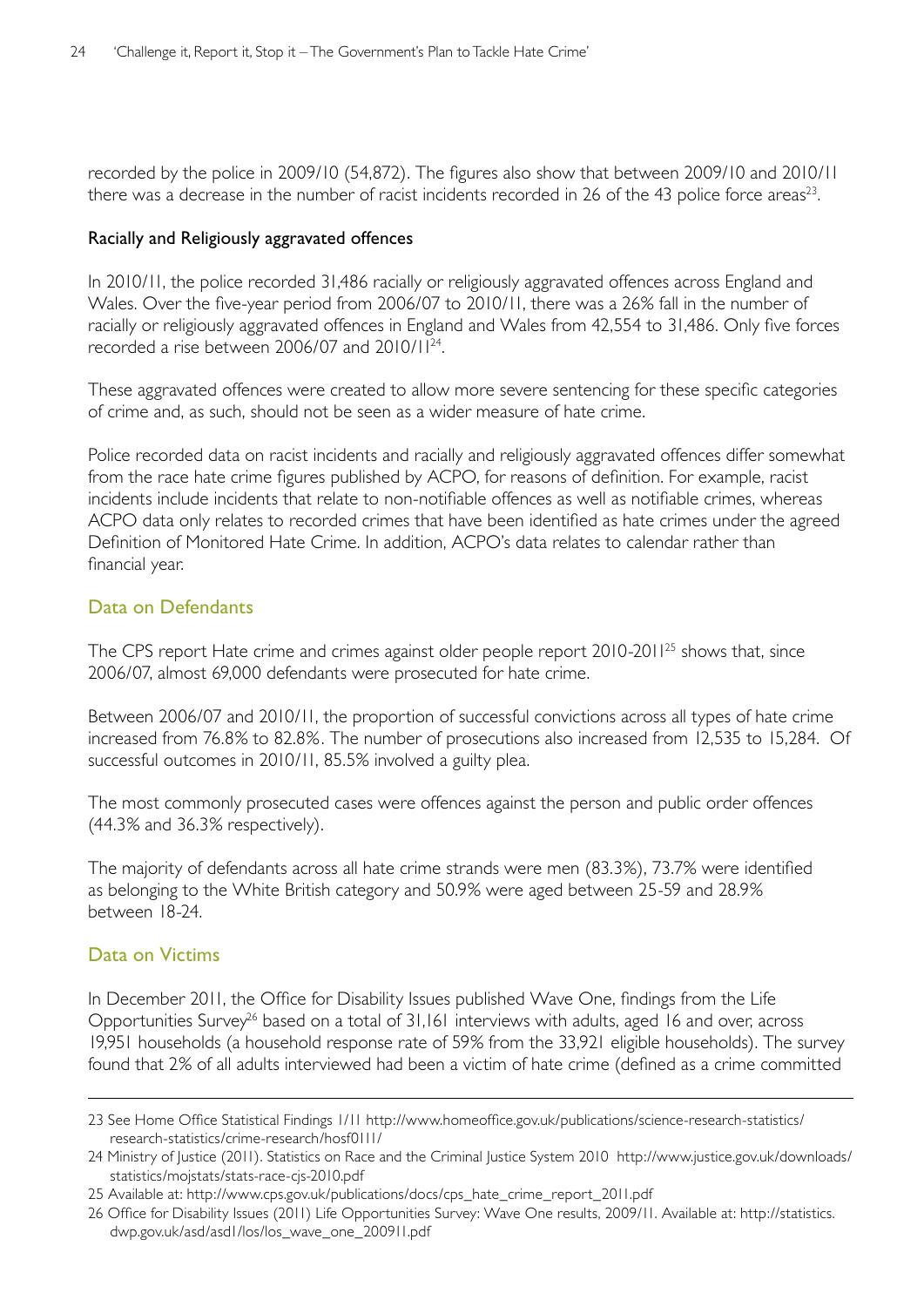against someone or their property on the grounds of their personal characteristics, for example religion, ethnic origin, disability or sexual orientation) in the past 12 months. Those who reported hate crime were asked to select all motivations for the crime that applied to them from the following: age, sex, a health condition, illness or impairment, a disability, ethnicity, religion, sexual orientation, or none of these reasons. The most common motivation reported for all adults who experienced hate crime was ethnicity (37%) followed by sexual orientation (11%). It is important to note, however, that 34% of adults with impairment and 30% of adults without impairment gave the answer 'none of these reasons' to the question on motivation of hate crime and, thus, felt they were the victim of a hate crime motivated by factors not covered by the questionnaire.

For adults with an impairment, reasons related to a health condition, illness or impairment and a disability were also given as the motivation for a hate crime (15% and 18% respectively).

The British Crime Survey has also included questions on race motivated crime since 1996; religion, sexual orientation, age and disability since 2007/08; gender since 2009/10 and gender identity (transgender) since 2011/12. Further analysis of the responses to questions on the motivations of crime is currently being undertaken, which is due to be published by the Home Office in March 2012.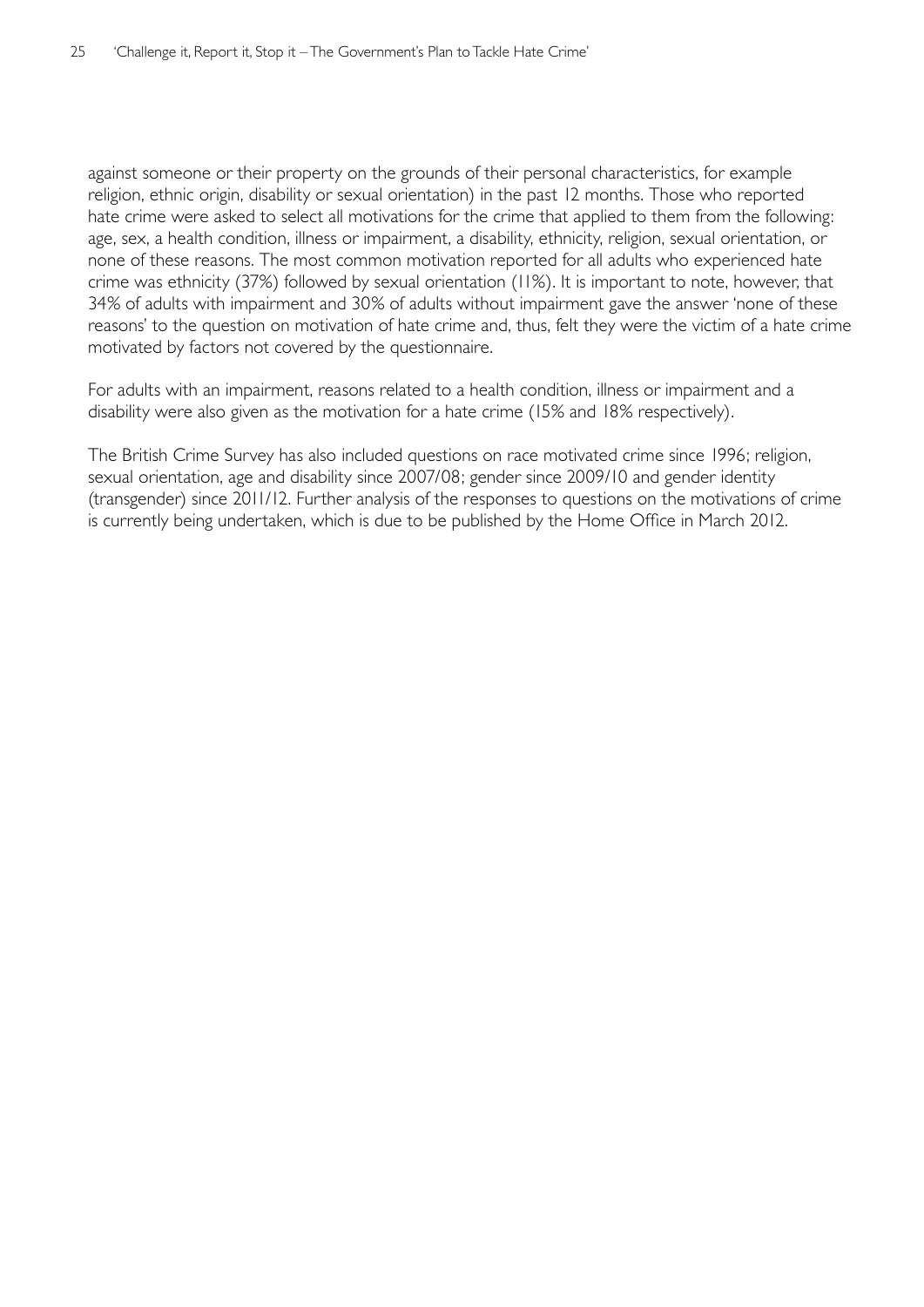### Annex B: Projects funded under the Victim and Witness Fund

| Organisations supporting victims of hate crime funded by the Victim and Witness General Fund 2011-14 |                                     |                                                                                                                                                                                                                                                                                                             |                                                          |  |
|------------------------------------------------------------------------------------------------------|-------------------------------------|-------------------------------------------------------------------------------------------------------------------------------------------------------------------------------------------------------------------------------------------------------------------------------------------------------------|----------------------------------------------------------|--|
| Organisation                                                                                         | <b>Geographical area</b><br>covered | <b>Summary of activity</b>                                                                                                                                                                                                                                                                                  | Value of<br>award<br>(3 years unless<br>stated otherwise |  |
| Ipswich and Suffolk Council<br>for Racial Equality                                                   | Suffolk ~ Countywide                | A consortium bid of five organisations<br>will develop a partnership approach to<br>supporting all victims of hate crime across<br>all six different strands, delivering an<br>integrated pathway for victims, creating<br>new reporting centres and systems and<br>providing practical support to victims. | £386,400                                                 |  |
| <b>Greenwich Action</b><br><b>Committee Against Racist</b><br>Attacks (GACARA)                       | Greenwich, London                   | Maintain frontline support services (24<br>hour helpline and outreach services) and<br>increase capacity through the expansion<br>of its volunteer recruitment and training<br>programme.                                                                                                                   | £66,136                                                  |  |
| Milton Keynes Equality<br>Council                                                                    | <b>Milton Keynes</b>                | Provision of a caseworker to provide<br>practical support and counselling and<br>additional support for victims using<br>restorative justice.                                                                                                                                                               | £173,700                                                 |  |
| Pakistani Resource Centre                                                                            | <b>Greater Manchester</b>           | Counselling service, practical support<br>to victims and partnership working to<br>increase referrals and support.                                                                                                                                                                                          | £84,740                                                  |  |
| <b>Bede House Association</b>                                                                        | Southwark, London                   | Maintain and increase frontline support<br>services and training for a Lesbian, Gay,<br>Bisexual and Transgender Hate Crime<br>caseworker                                                                                                                                                                   | £156,152                                                 |  |
| The Metro Centre Ltd                                                                                 | South London                        | Improve accessibility and capacity building<br>for frontline support services                                                                                                                                                                                                                               | £88,500                                                  |  |
| <b>JAN Trust</b><br>(Joint Association of Nissa<br>Trust)                                            | Haringey, London                    | Increasing capacity for frontline services<br>providing support and counselling to<br>victims of hate crime, in particular refugee,<br>asylum seekers and Muslim women.                                                                                                                                     | £137,536                                                 |  |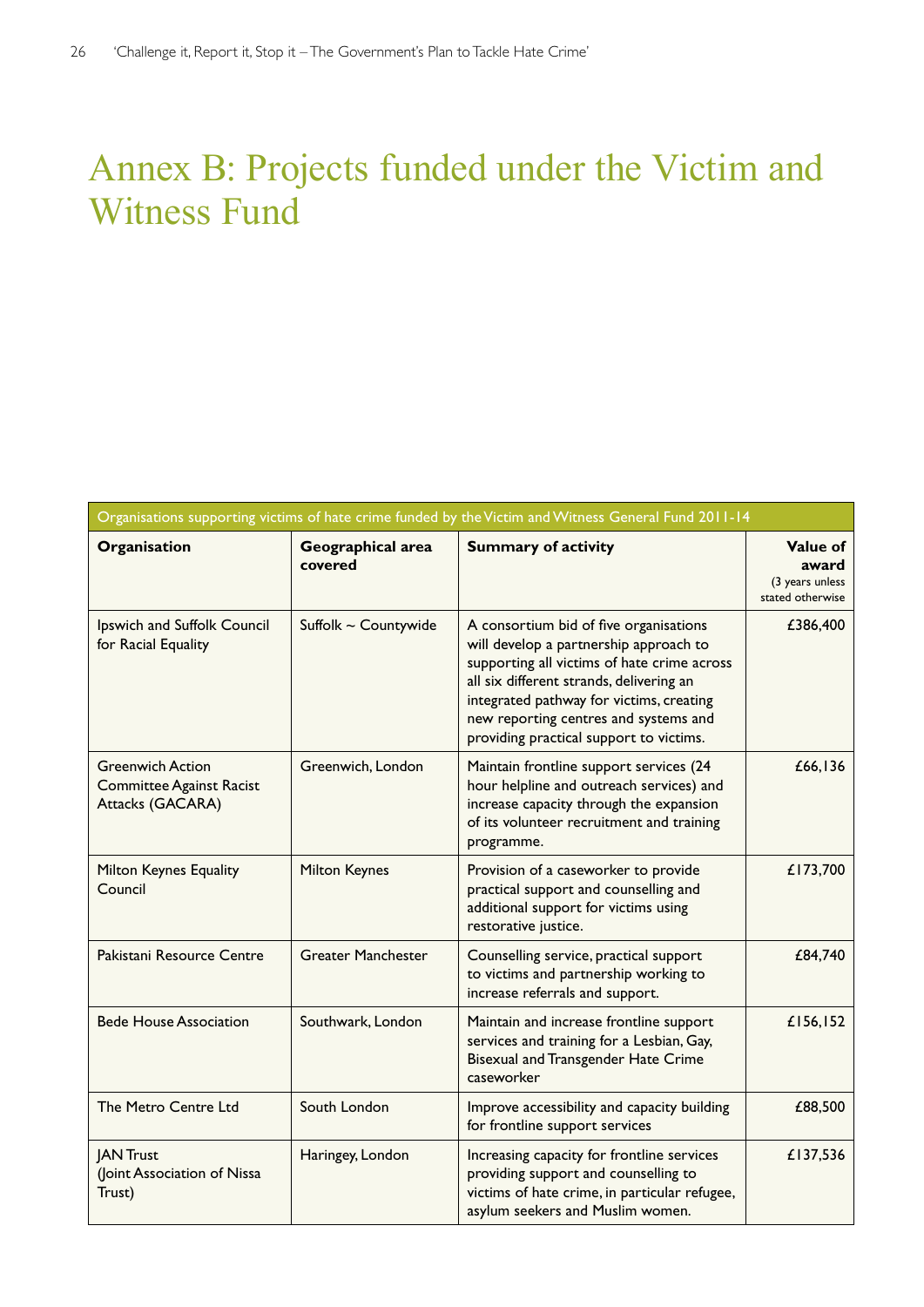| Organisations supporting victims of hate crime funded by the Victim and Witness General Fund 2011-14                                                                     |                                                                   |                                                                                                                                                                        |                                                                  |
|--------------------------------------------------------------------------------------------------------------------------------------------------------------------------|-------------------------------------------------------------------|------------------------------------------------------------------------------------------------------------------------------------------------------------------------|------------------------------------------------------------------|
| Organisation                                                                                                                                                             | Geographical area<br>covered                                      | <b>Summary of activity</b>                                                                                                                                             | <b>Value of</b><br>award<br>(3 years unless<br>stated otherwise) |
| <b>Organisation Geographical</b><br>area covered Summary of<br>activity Value of award<br>(3years unless stated<br>otherwise) Support Against<br>Racist Incidents (SARI) | West of England                                                   | Sustaining and increasing frontline support<br>and counselling services for victims of race<br>hate crime.                                                             | £89,025                                                          |
| Stop Hate UK                                                                                                                                                             | London and North<br>England                                       | Develop partnership working within areas<br>to provide improved support services to<br>victims of Hate Crime                                                           | £64,440                                                          |
| <b>Community Security Trust</b>                                                                                                                                          | <b>England and Wales</b>                                          | Supporting victims of anti-Semitic hate<br>crime, providing practical support and<br>increased reporting.                                                              | £147,000                                                         |
| Society for the Promotion<br>and Advancement of Romany<br>Culture (SPARC)                                                                                                | Cleveland                                                         | Supporting victims of Hate Crime and anti-<br>social behaviour in the Gypsy and Traveller<br>communities.                                                              | £89,696                                                          |
| Kingston Race and Equalities<br>Council (KREC)                                                                                                                           | Kingston, Richmond<br>and Merton, London                          | Sustain and increase its frontline services<br>providing support and counselling to<br>victims of hate crime in South West<br>London.                                  | £66,136                                                          |
| Lesbian and Gay Foundation                                                                                                                                               | <b>Greater Manchester</b>                                         | Increased support and reporting of<br>Hate Crime and strengthening existing<br>links with statutory agencies to improve<br>support for hate crime victims.             | £59,000                                                          |
| Lancashire Disability<br><b>Information Federation</b>                                                                                                                   | Lancashire, Blackburn<br>with Darwen and<br>Blackpool, Lancashire | Establishing a third party hate crime<br>reporting centre for victims of disability<br>related hate crime.                                                             | £105,412                                                         |
| GALOP (Lesbian, Gay and<br>Bisexual Anti-Violence and<br>Policing Group)                                                                                                 | Greater London                                                    | Maintain frontline services through<br>the provision of a full time caseworker<br>delivering support to victims of<br>homophobic and transphobic Hate Crime.           | £133,126                                                         |
| Stoke on Trent Citizens'<br>Advice Bureau                                                                                                                                | Stoke on Trent,<br>Staffordshire                                  | Improving outreach services and capacity<br>building by increasing partnership working.                                                                                | £65,966                                                          |
| <b>DIAL House Chester</b>                                                                                                                                                | Chester, Cheshire                                                 | Supporting victims of disability related<br>Hate Crime through establishing a Hate<br>Crime Champion and establishing a third<br>party reporting centre.               | £23,130                                                          |
| <b>VOICE UK</b>                                                                                                                                                          | <b>England and Wales</b>                                          | To support victims of hate crime by<br>developing the helpline and casework<br>service provision.                                                                      | £163,556                                                         |
| <b>Brighton and Hove Impetus</b>                                                                                                                                         | Brighton and Hove,<br><b>Sussex</b>                               | Establishing a victim and witness case<br>worker to provide practical support,<br>improving partnership working and<br>establishing a network of reporting<br>centres. | £88,961                                                          |